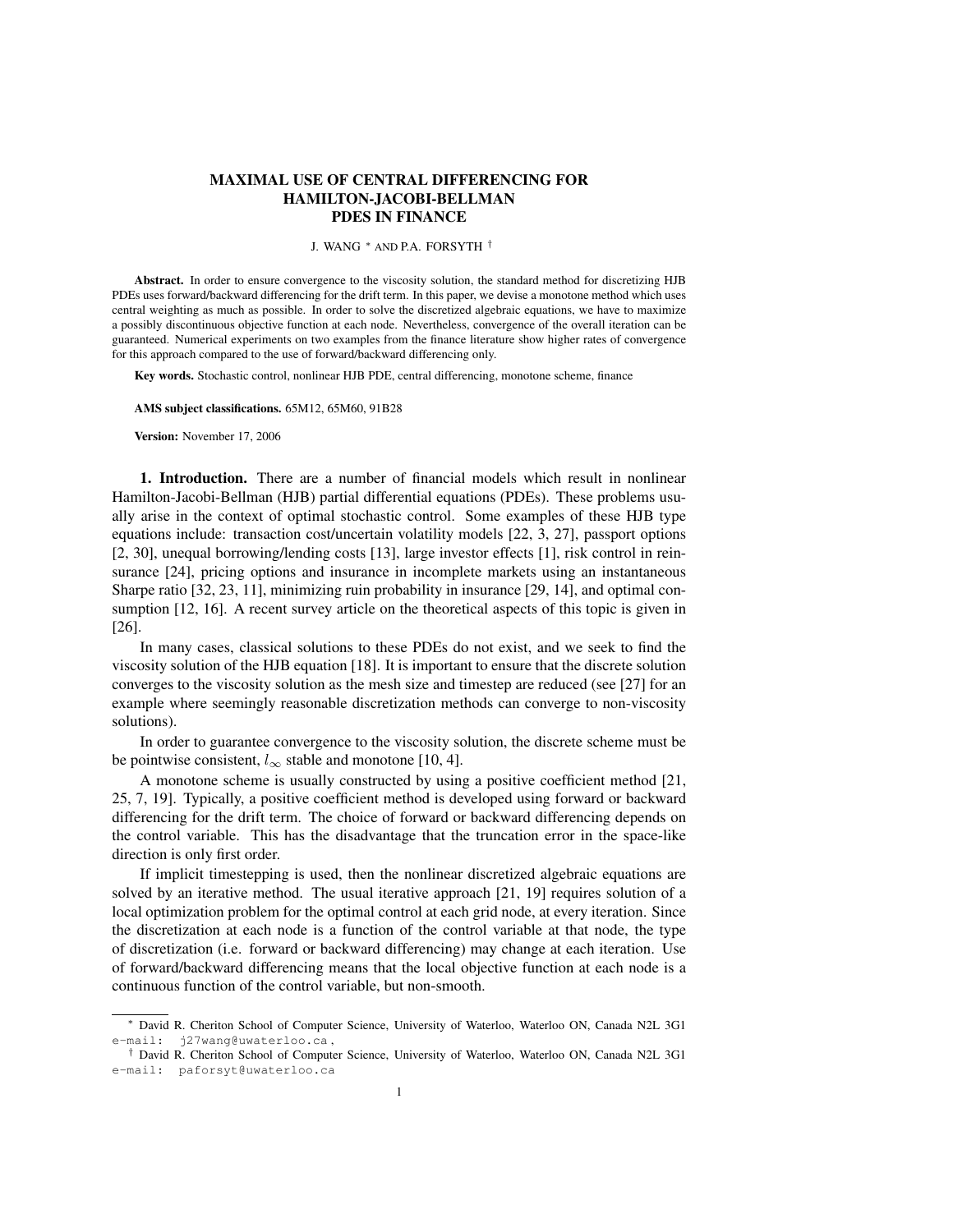# 2 J. WANG AND P. A. FORSYTH

In this paper, we take a slightly different approach compared to the standard technique. We will use a combination of central/forward/backward differencing at each node. Given a value of the the control variable at a node, we use the following criteria to select the differencing method

- Central differencing is used if the discretization is a positive coefficient method (for this particular choice of control).
- Forward/backward differencing is used only if central differencing does not result in a positive coefficient method. One of forward or backward differencing must satisfy the positive coefficient condition.

This method has the advantage that central differencing is used as much as possible, so that use of a locally second order method is maximized. However, in general, the local objective function at each grid node is now a discontinuous function of the control. It would appear that iterative solution of the discretized equations would be problematic in this case.

In this paper we note that the proof of convergence of the iterative scheme for solution of the discretized algebraic equations does not, in fact, require continuity of the local objective function. Hence, convergence of the iterative method for solution of the discrete equations can be guaranteed, even if the local objective function is a discontinuous function of the control. Nevertheless, it is not clear that, in practice

- the use of a locally second order method as much as possible will result in improved convergence as the mesh is refined, for practical parameter values;
- that the rate of convergence of the nonlinear iteration will be acceptable, if the local objective function is a discontinuous function of the control.

We report the results of several numerical experiments, for passport options [2] and optimal asset allocation[15]. These experiments show that we can often obtain higher rates of convergence using central differencing as much as possible, although at some additional cost compared to the standard approach.

2. General Form for the Example Problems. To avoid repetition, we will carry out our analysis for a general form for the example problems.

As is typically the case with finance problems, we solve backwards in time from the expiry date of the contract  $t = T$  to  $t = 0$  by use of the variable  $\tau = T - t$ . Set

$$
\mathcal{L}^Q V \equiv a(S,\tau,Q)V_{SS} + b(S,\tau,Q)V_S - c(S,\tau,Q)V , \qquad (2.1)
$$

where the control parameter Q is in general a vector, that is,  $Q = (q_1, q_2, \ldots)'$ . We write our problems in the general form

$$
V_{\tau} = \sup_{Q \in \hat{Q}} \left\{ \mathcal{L}^{Q} V + d(S, \tau, Q) \right\}
$$
  

$$
S \in [S_{\min}, S_{\max}] , 0 \le \tau \le T .
$$
 (2.2)

Here we include the  $d(S, t, Q)$  term in equation (2.2) for generality, although in the examples in this paper, we will always have  $d \equiv 0$ . We can also replace the sup in equation (2.2) by an inf, and all the results of this paper hold in this case as well.

**2.1. Boundary Conditions.** At  $\tau = 0$ , we set  $V(S, 0)$  to the specified contract payoff. As  $S \to S_{\text{min}}$ ,  $S \to S_{\text{max}}$ , we assume that either

- a Dirichlet boundary condition is specified;
- the coefficient  $a(S, \tau, Q)$  vanishes, and the sign of  $b(S, \tau, Q)$  is such that no boundary condition is required [9].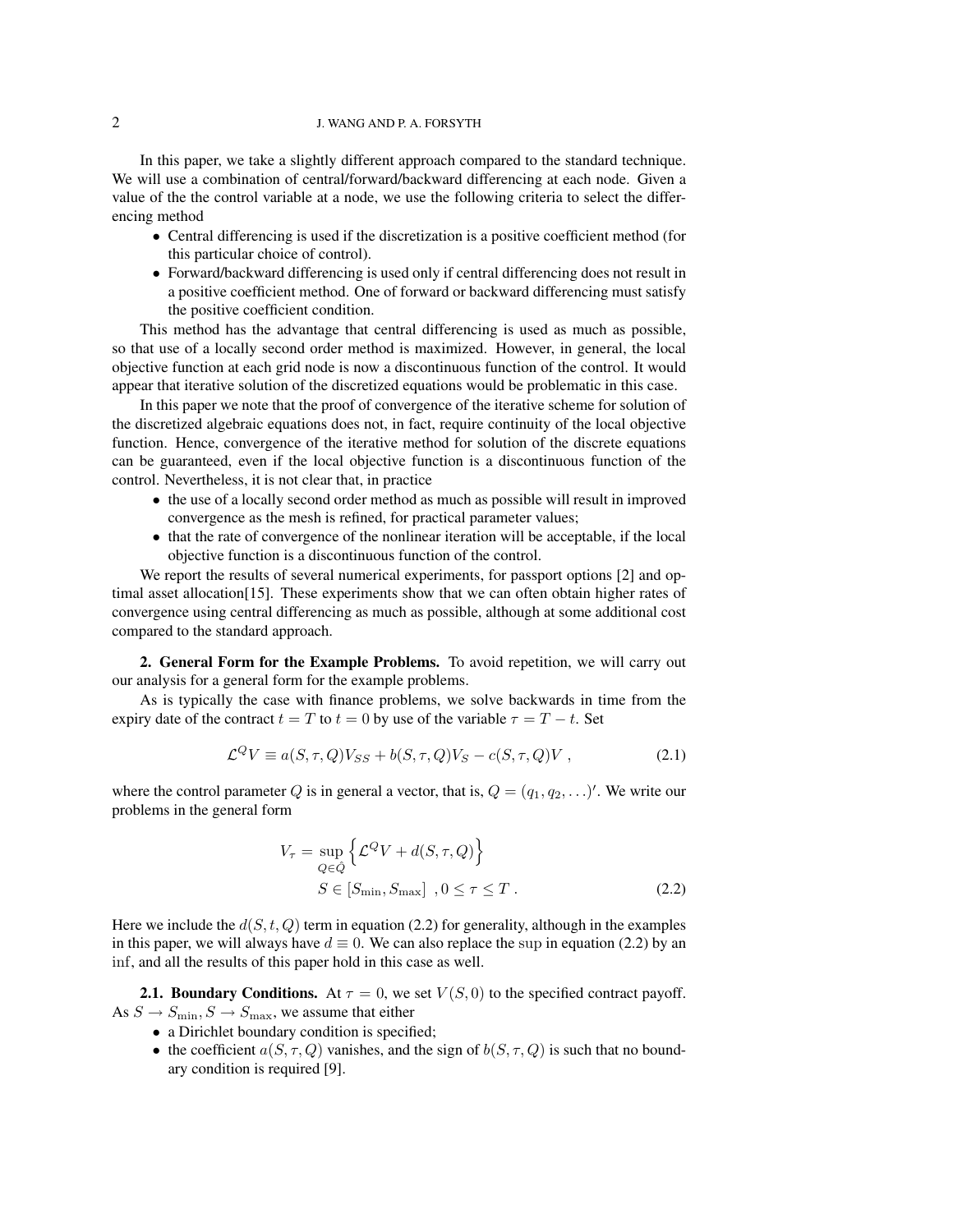Note that it may be the case that the original problem has  $S_{\text{max}} = +\infty$  or  $S_{\text{min}} = -\infty$ . In these cases, we will use a finite computational domain, and we assume that financial reasoning can be used to determine an appropriate Dirichlet condition. This is clearly an approximation, and introduces a *localization error*. However, As pointed out in [6], we can expect any errors incurred by imposing approximate boundary conditions at finite values of  $S_{\text{min}}$ ,  $S_{\text{max}}$  to be small in areas of interest if  $|S_{\text{min}}|$ ,  $|S_{\text{max}}|$  are selected sufficiently large. We will assume in the following that the original problem has been localized to a finite domain.

ASSUMPTION 2.1 (Properties of the HJB PDE.). *We make the assumption that the coefficients* a, b, c, d are continuous functions of  $(S, \tau, Q)$ *, with*  $a \geq 0$ *, and*  $c \geq 0$ *, and that* a, b, c, d, are bounded on  $S_{\min} \leq S \leq S_{max}$ ,  $Q \in \hat{Q}$ . Since we restrict ourselves to a finite *computational domain*  $S_{\text{min}} \leq S \leq S_{\text{max}}$ , we avoid difficulties associated with coefficients *that grow with* S as  $|S| \to \infty$ . We also assume that the controls Q are bounded. It follows *from [17, 8] that solutions to equation (2.2) along with suitable boundary conditions satisfy the strong comparison property. Hence, we make the assumption that a unique viscosity solution exists for equation (2.2).*

**3. Implicit Controls.** Define a grid  $\{S_0, S_1, \ldots, S_p\}$  with  $S_0 = S_{\text{min}}$ ,  $S_p = S_{\text{max}}$  and let  $V_i^n$  be a discrete approximation to  $V(S_i, \tau^n)$ . Let  $V^n = [V_0^n, \dots, V_p^n]'$ , and let  $(\mathcal{L}_h^Q V^n)_i$ denote the discrete form of the differential operator (2.2) at node  $(S_i, \tau^{\hat{n}})$ . The operator (2.2) can be discretized using forward, backward or central differencing in the S direction to give

$$
(\mathcal{L}_h^Q V^{n+1})_i = \alpha_i^{n+1} V_{i-1}^{n+1} + \beta_i^{n+1} V_{i+1}^{n+1} - (\alpha_i^{n+1} + \beta_i^{n+1} + c_i^{n+1}) V_i^{n+1}.
$$
 (3.1)

Here  $\alpha_i$ ,  $\beta_i$  are defined in Appendix A.

It is important that central, forward or backward discretizations be used to ensure that (3.3) is a positive coefficient discretization. To be more precise, this condition is

CONDITION 3.1. *Positive Coefficient Condition*

$$
\alpha_i^{n+1} \ge 0, \ \beta_i^{n+1} \ge 0, \ c_i^{n+1} \ge 0. \ i = 0,..,p \ . \tag{3.2}
$$

We will assume that all models have  $c_i^{n+1} \geq 0$ . Consequently, we choose central, forward or backward differencing at each node to ensure that  $\alpha_i^{n+1}$ ,  $\beta_i^{n+1} \geq 0$ . Note that different nodes can have different discretization schemes.

Equation (2.2) can now be discretized using fully implicit timestepping along with the discretization (3.1) to give

$$
\frac{V_i^{n+1} - V_i^n}{\Delta \tau} = \max_{Q^{n+1} \in \hat{Q}} \left\{ (\mathcal{L}_h^{Q^{n+1}} V^{n+1})_i + d_i^{n+1} \right\} \,. \tag{3.3}
$$

Note that  $\alpha_i^{n+1} = \alpha_i^{n+1}(Q_i^{n+1}), \beta_i^{n+1} = \beta_i^{n+1}(Q_i^{n+1}), c_i^{n+1} = c_i^{n+1}(Q_i^{n+1})$  and  $d_i^{n+1} =$  $d_i^{n+1}(Q_i^{n+1})$ , that is, the discrete equation coefficients are functions of the local optimal control  $Q_i^{n+1}$ . This makes equations (3.3) highly nonlinear in general. We refer to methods which use an implicit timestepping method where the control is handled implicitly as an *implicit control* method in the following.

3.1. Matrix Form of the Discrete Equations. It will be convenient to use matrix notation for equations (3.3), coupled with boundary conditions.

If a Dirichlet condition is specified at  $S = S_{\text{min}}$ ,  $\tau = \tau^n$  ( $i = 0$ ), then we denote this value by  $G_0^n$ . If a Dirichlet boundary condition is specified at  $S = S_{\text{max}}$ ,  $\tau = \tau^n$  ( $i = p$ ), then we denote this value by  $G_p^n$ . Set  $Q^n = [Q_0^n, Q_1^n, \ldots, Q_p^n]'$ , with each  $Q_i^n$  a local optimal control. We can write the discrete operator  $(\mathcal{L}_h^Q V^n)_i$  as

$$
\begin{aligned} (\mathcal{L}_h^Q V^n)_i &= [A^n V^n]_i \\ &= \left[ \alpha_i^n V_{i-1}^n + \beta_i^n V_{i+1}^n - (\alpha_i^n + \beta_i^n + c_i^n) V_i^n \right]; \qquad 1 < i < p. \end{aligned} \tag{3.4}
$$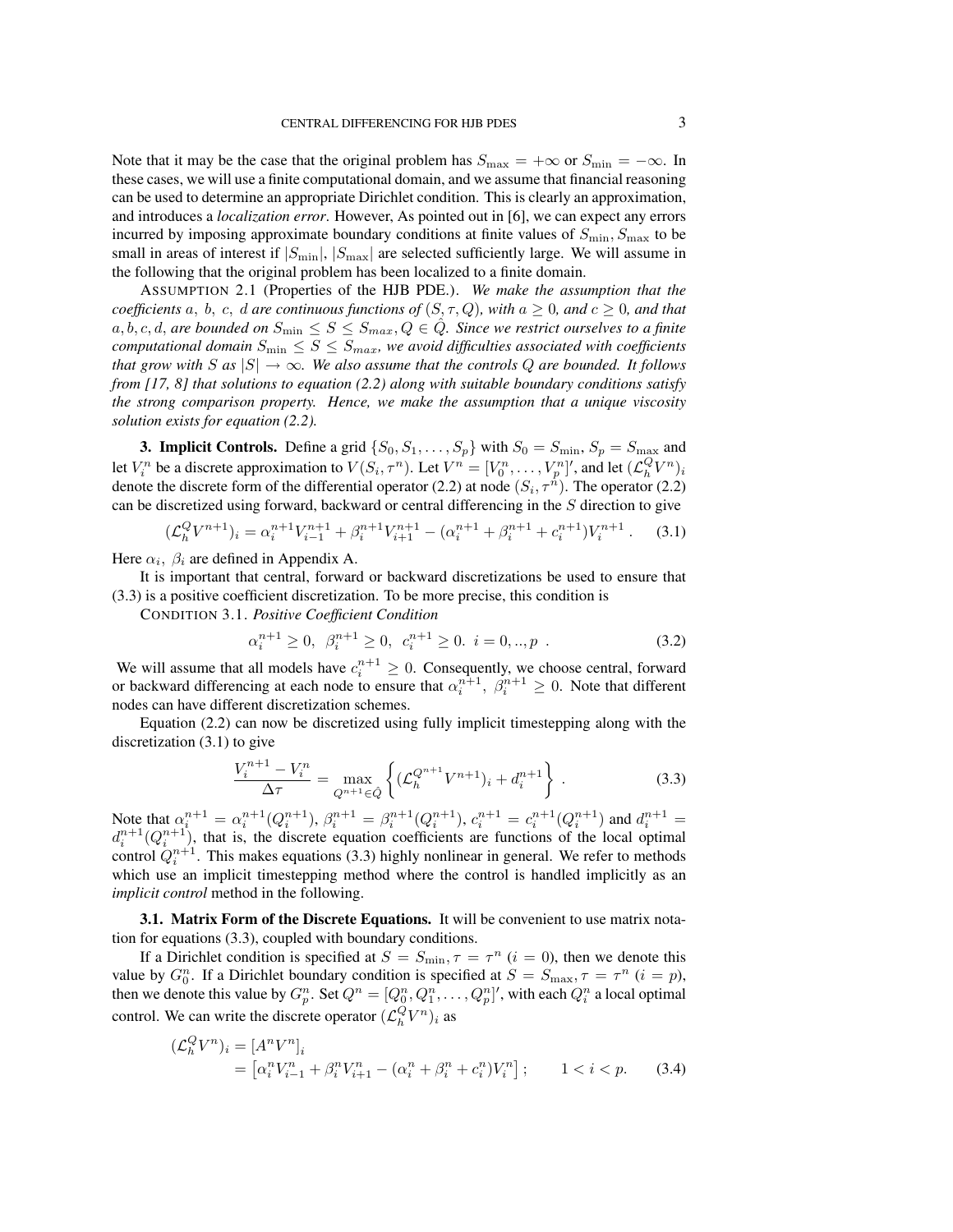The first and last rows of A are modified as needed to handle the boundary conditions. The boundary conditions at  $S = S_{\text{min}}$ ,  $S_{\text{max}}$  can be enforced by specifying a boundary condition vector  $G^n = [G_0^n, 0, \ldots, 0, G_p^n]'$ . If a Dirichlet condition is specified at  $i = p$ , we set  $G_p^n$  to the appropriate value, and set the last row in  $A<sup>n</sup>$  to be zero. With a slight abuse of notation, we denote this last row in this case as  $(A^n)_p \equiv 0$ . Conversely, if no boundary condition is required at  $i = p$ , then we use backward differencing at node  $i = p$  (which means that  $\beta_p = 0$ ), and set  $G_p^n = 0$ . The boundary condition at  $S = S_{\text{min}}$ ,  $i = 0$ , is handled in a similar fashion. Let  $D<sup>n</sup>$  be the diagonal matrix with entries

$$
[D]_{ii}^{n} = \begin{cases} d_i^n, & 1 < i < p \\ 0, & i = 0, p; \text{ if a Dirichlet condition is specified} \\ d_i^n, & i = 0, p; \text{ if no boundary condition is required} \end{cases}
$$

Recalling that  $A^n = A(Q^n)$ , then the discrete equations (3.3) can be written as

$$
\left[I - \Delta \tau A^{n+1}\right] V^{n+1} = V^n + \Delta \tau D^{n+1} + (G^{n+1} - G^n),
$$
\nwhere  $Q_i^{n+1} = \underset{Q_i^{n+1} \in \hat{Q}}{\arg \max} \left\{ \left[A^{n+1} (Q^{n+1}) V^{n+1} + D^{n+1} (Q^{n+1})\right]_i \right\}.$ \n(3.5)

Here the term  $(G^{n+1} - G^n)$  enforces possible Dirichlet boundary conditions at  $S = S_0, S_p$ . Note also that the discrete equations (3.5) are nonlinear since  $A^{n+1} = A(Q^{n+1})$  and  $Q^{n+1} =$  $Q^{n+1}(V^{n+1}).$ 

4. Convergence to the Viscosity Solution. In [27], examples were given in which seemingly reasonable discretizations of nonlinear option pricing PDEs were unstable or converged to the incorrect solution. It is important to ensure that we can generate discretizations which are guaranteed to converge to the viscosity solution [4, 18]. Assuming that equation  $(2.2)$  satisfies the strong comparison property  $[5, 8, 17]$ , then, from  $[10, 4]$ , a numerical scheme converges to the viscosity solution if the method is pointwise consistent, stable (in the  $l_{\infty}$  norm) and monotone.

It is straightforward, using the methods in [7, 19] to show that scheme (3.3) is monotone, pointwise consistent, and stable.

THEOREM 4.1 (Convergence to the Viscosity Solution). *Provided that the original HJB satisfies Assumption 2.1 and discretization (3.5) satisfies the positive coefficient condition (3.2) with suitable boundary conditions then scheme (3.5) converges to the viscosity solution of equation (2.2).*

*Proof.* Using the methods in [7, 19], this can be shown to follow from results in [10, 4].  $\Box$ 

REMARK 4.1 (Rate of Convergence). *If*  $\Delta S = \max_i (S_{i+1} - S_i)$  *and*  $\Delta \tau = C_1 h$ ,  $\Delta S = C_2 h$ , where  $C_1, C_2$  are positive constants, then there has been considerable effort *in recent years in attempts to determine rates of convergence for monotone finite difference* schemes for HJB equations. Typically, one obtains estimates of the error of the form  $O(h^{\rho})$ *where* ρ *varies from* 1/27 *to* 1/2 *depending on assumptions about regularity of the solution and the PDE coefficients. See [7] for an overview of recent work along these lines. These results seem generally pessimistic when compared with numerical experiments.* It is also useful to note the following property of the matrix  $[I - \Delta \tau A^n]$ .

LEMMA 4.2 (M-matrix). *If the positive coefficient condition (3.1) is satisfied, and either Dirichlet boundary conditions are specified, or no boundary condition is required, then*  $[I - \Delta \tau A^n]$  *is an M-matrix.*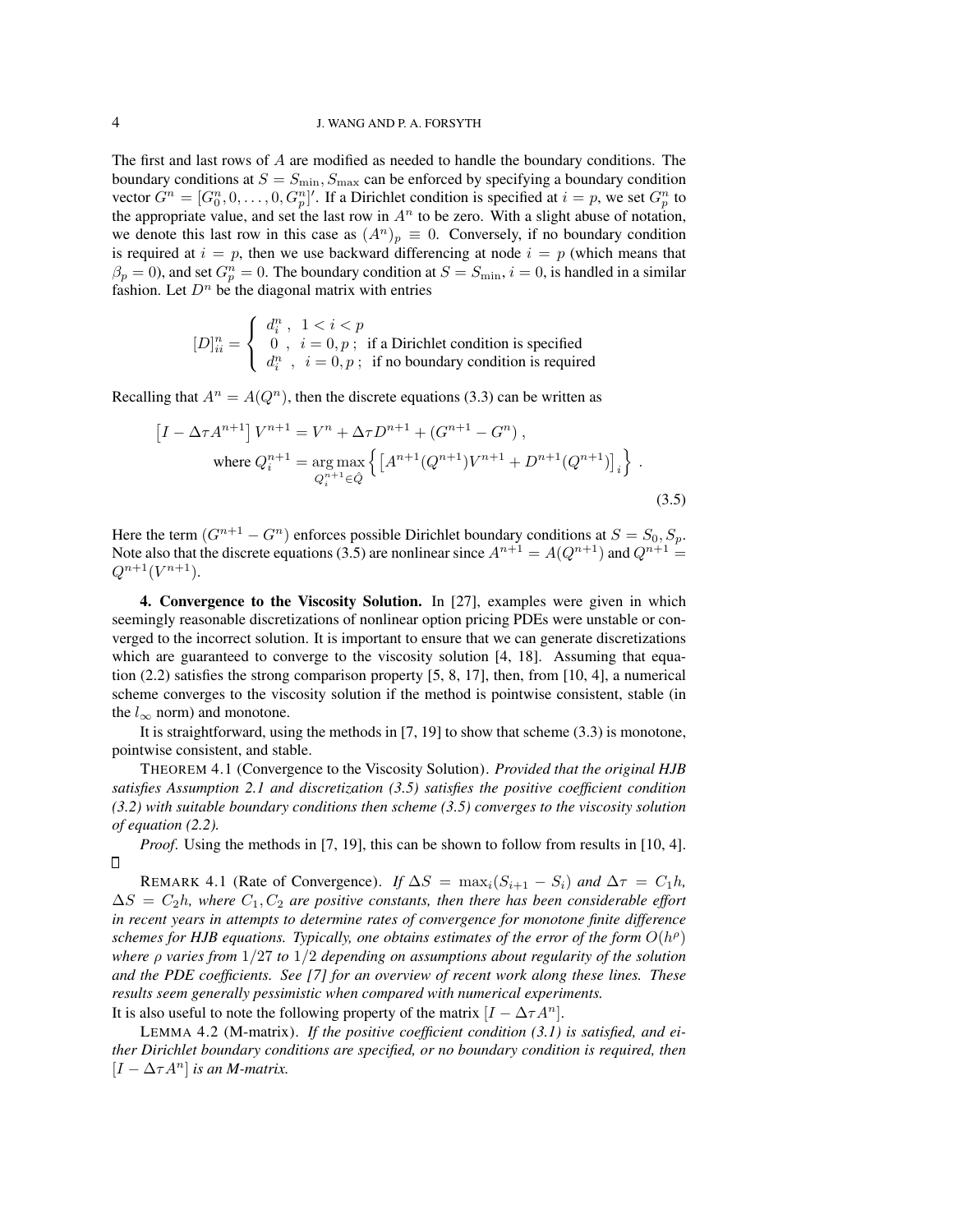*Proof.* Condition (3.1) implies that  $\alpha_i^n, \beta_i^n, c_i^n$  in equation (3.4) are non-negative. Hence  $[I - \Delta \tau A^n]$  has positive diagonals, non-positive off diagonals, and is diagonally dominant, hence it is an M-matrix.  $\square$ 

**4.1. Discretization of the Control.** Suppose we have a single control  $q \in \hat{Q}$  where  $\hat{Q} = [q_{\min}, q_{\max}]$ , where  $(q_{\min}, q_{\max})$  are bounded. It is sometimes convenient to discretize the control, i.e. we replace  $\hat{Q}$  by  $\hat{Y}$  where  $\hat{Y} = [y_0, y_1, y_2, ..., y_k]$ , with  $y_0 = q_{\min}, y_k = q_{\max}$ . Let  $\max_i(y_{i+1} - y_i) = C_3 h$ , where  $C_3$  is a positive constant. Then we have the following Lemma.

LEMMA 4.3 (Consistency of Discrete Control Approximation). *If the HJB equation satisfies Assumption 2.1, then the discretized control problem with*  $\max_i(y_{i+1} - y_i) = C_3h$ 

$$
V_{\tau} = \sup_{Q \in \hat{Y}} \left\{ \mathcal{L}^{Q} V + d(S, \tau, Q) \right\} \tag{4.1}
$$

*is consistent with equation (2.2).*

*Proof.* Let  $\phi(S, \tau)$  be a smooth test function possessing bounded derivatives of appropriate order, then, in view of the fact that the coefficients of equation (2.2) are assumed to be continuous, bounded functions of Q, then

$$
\left| \phi_{\tau} - \sup_{Q \in \hat{Q}} \left\{ \mathcal{L}^{Q} \phi + d(S, \tau, Q) \right\} - \left( \phi_{\tau} - \sup_{Q \in \hat{Y}} \left\{ \mathcal{L}^{Q} \phi + d(S, \tau, Q) \right\} \right) \right|
$$
\n
$$
= O(h) \quad .
$$
\n(4.2)

LEMMA 4.4 (Discrete Control Approximation: Convergence to the Viscosity Solution). Let  $\Delta \tau = C_1 h$ ,  $\max_i (S_{i+1} - S_i) = C_2 h$ ,  $\max_i (y_{i+1} - y_i) = C_3 h$ , with  $C_i$  being positive *constants. Provided the conditions for Theorem 4.1 and Lemma 4.3 are satisfied, then the discretization (3.5) with*  $\ddot{Q}$  *replaced by the discrete control set*  $\hat{Y}$  *converges to the viscosity solution of equation (2.2) as*  $h \rightarrow 0$ .

*Proof.* This follows immediately from Theorem 4.1 and Lemma 4.3.  $\Box$ 

5. Solution of Algebraic Discrete Equations . Although we have established that discretization (3.5) is consistent, stable and monotone, it is not obvious that this is a practical scheme, since the implicit timestepping method requires solution of highly nonlinear algebraic equations at each timestep.

## 5.1. Iterative Method. Consider the following iteration scheme: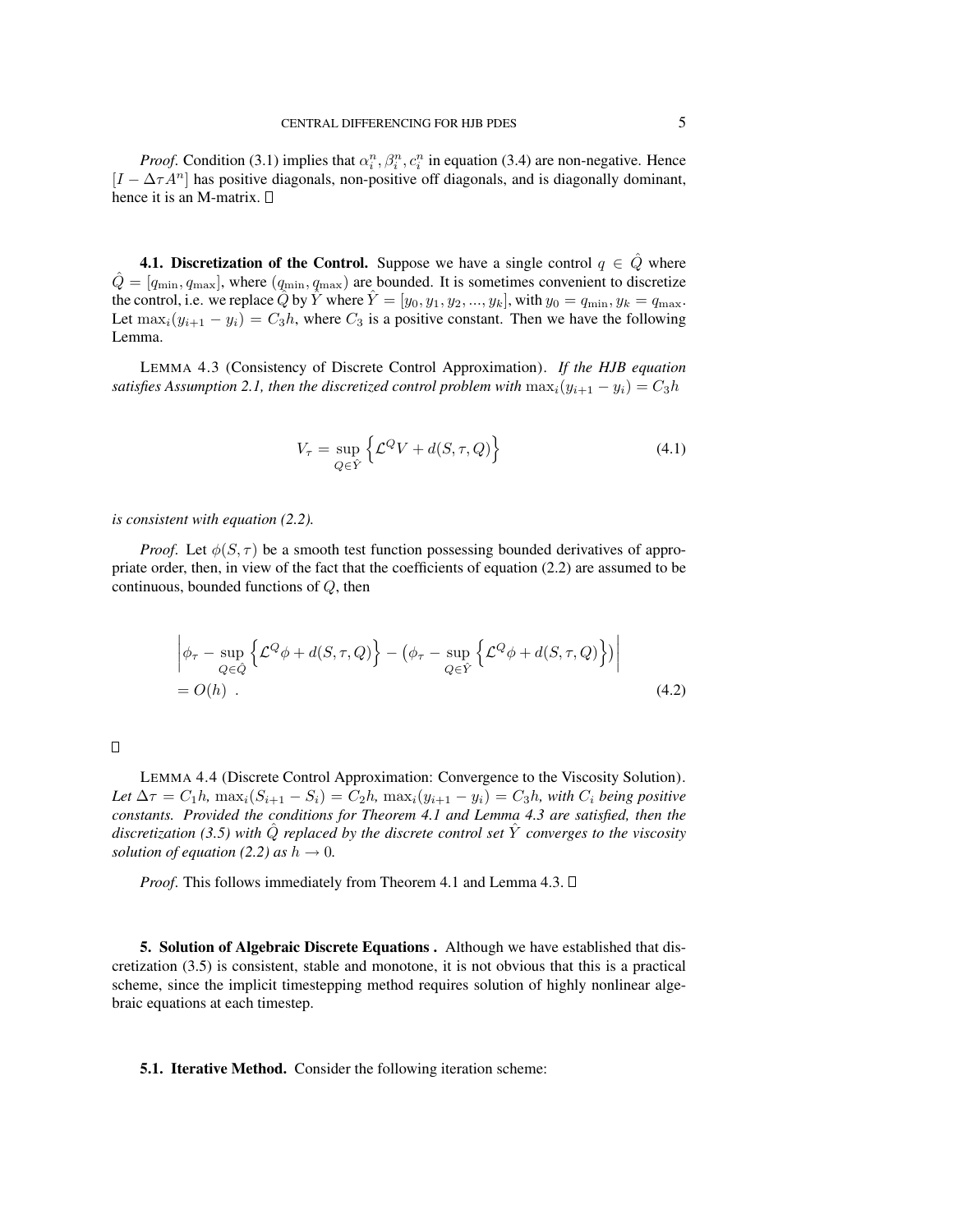Iterative Solution of the Discrete Equations Let  $(V^{n+1})^0 = V^n$ Let  $\hat{V}^k = (V^{n+1})^k$ For  $k = 0, 1, 2, \ldots$  until convergence Solve  $[I - \Delta \tau A(Q^k)] \hat{V}^{k+1} = V^n + (G^{n+1} - G^n) + \Delta \tau D^k(Q^k)$  $Q_i^k = \argmax_{Q_i^k \in \hat{Q}}$  $\left\{ \left[ A^{k}(Q^{k})\hat{V}^{k}+D^{k}(Q^{k})\right] \right\}$ i  $\mathcal{L}$ If  $(k > 0)$  and  $\sqrt{ }$ max i  $\left| \hat{V}_i^{k+1} - \hat{V}_i^{k} \right|$  $\max\left(scale, \left|\hat{V}_i^{k+1}\right|\right)$  <sup>&</sup>lt; *tolerance*  $\setminus$  then quit EndFor  $(5.1)$ 

The term scale in scheme  $(5.1)$  is used to ensure that unrealistic levels of accuracy are not required when the value is very small. Typically,  $scale = 1$  for options priced in dollars.

Some manipulation of Algorithm (5.1) results in

$$
\left[I - \Delta \tau A^k\right](\hat{V}^{k+1} - \hat{V}^k) = \Delta \tau \left[ (A^k \hat{V}^k + D^k) - (A^{k-1} \hat{V}^k + D^{k-1}) \right].
$$
 (5.2)

The proof of convergence of the iteration scheme  $(5.1)$  is given in [19]. In [28, 32], a similar proof was given, but only for the case where the discretization did not depend on the control. Since scheme (5.1) can be regarded as a variant of Policy iteration for infinite horizon Markov chains, the convergence proof is similar to the proof of convergence for Policy iteration [21]. For the convenience of the reader, we sketch the proof below.

In order to prove the convergence of Algorithm (5.1), we first need an intermediate result.

LEMMA 5.1 (Sign of RHS of Equation (5.2)). *If*  $A^k(Q^k) \hat{V}^k$  is given by equation (3.4), *with the control parameter determined by*

$$
Q_i^k = \underset{Q_i^k \in \hat{Q}}{\arg \max} \left\{ \left[ A^k(Q^k) \hat{V}^k + D^k(Q^k) \right]_i \right\},\tag{5.3}
$$

*then every element of the right hand side of equation (5.2) is nonnegative, that is,*

$$
\[ (A^k \hat{V}^k + D^k) - (A^{k-1} \hat{V}^k + D^{k-1}) \]_i \ge 0 \,. \tag{5.4}
$$

*Proof.* Recall that  $Q^k$  is selected so as to maximize  $A^k \hat{V}^k + D^k$ , for given  $\hat{V}^k$ . Hence, any other choice of coefficients, for example  $A^{k-1}\hat{V}^k + D^{k-1}$  cannot exceed  $A^k\hat{V}^k + D^k$ . It is now easy to show that iteration (5.1) always converges.

THEOREM 5.2 (Convergence of Iteration (5.1)). *Provided that the conditions for Lemmas 4.2 and 5.1 are satisfied, then the iteration (5.1) converges to the unique solution of* equation (3.5) for any initial iterate  $\hat{V}^0$ . Moreover, the iterates converge monotonically.

*Proof*. Given Lemmas 5.1 and 4.2, the proof of this result is similar to the proof of convergence given in [27]. We give a brief outline of the steps in this proof, and refer readers to [27] for details. A straightforward maximum analysis of scheme (5.1) can be used to bound  $\|\hat{V}^k\|_{\infty}$  independent of iteration k. From Lemma 5.1, we have that the right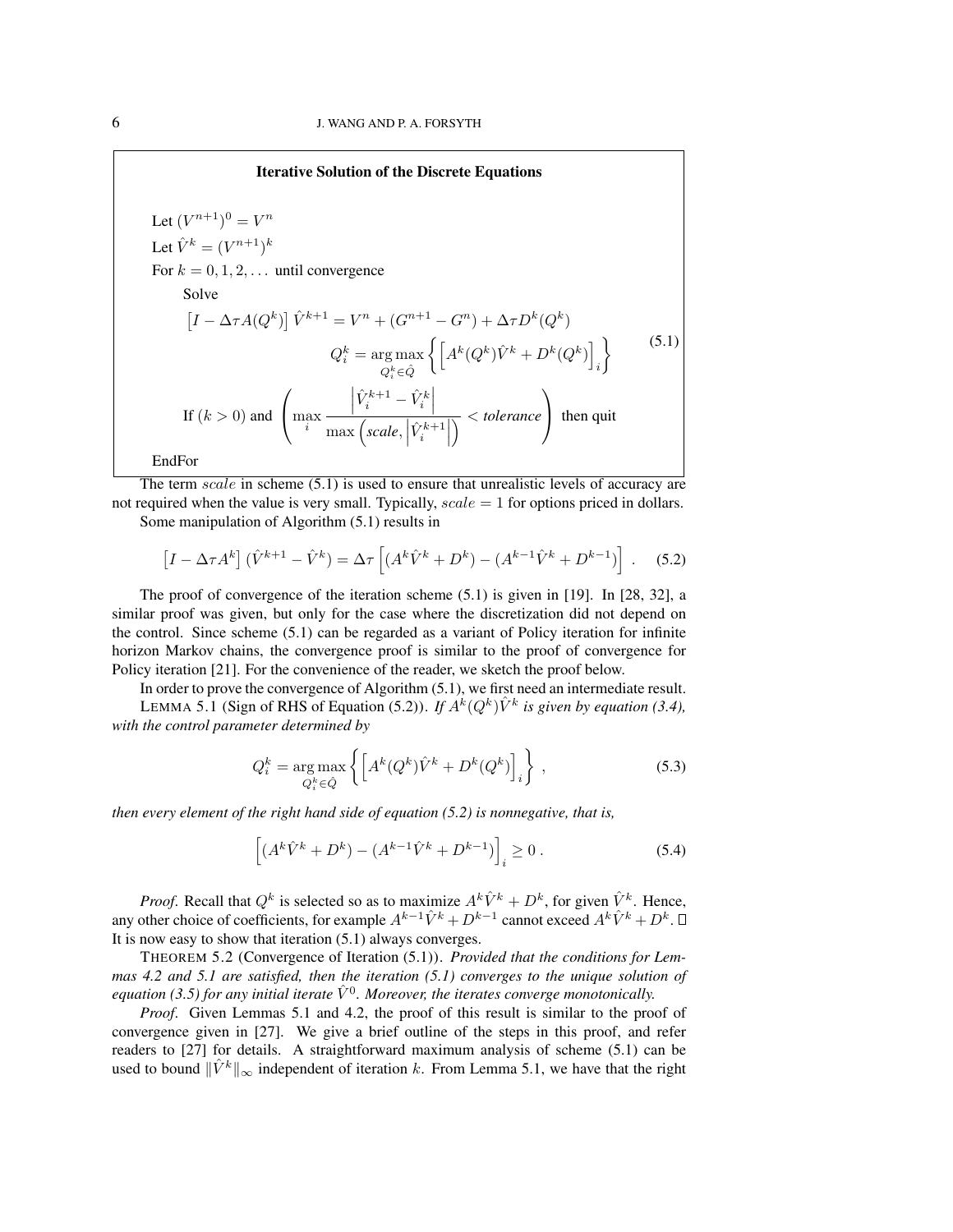hand side of equation (5.2) is non-negative. Noting that  $[I - \Delta \tau A^k]$  is an M-matrix (from Lemma 4.2) and hence  $[I - \Delta \tau A^k]^{-1} \ge 0$ , it is easily seen that the iterates form a bounded non-decreasing sequence. In addition, if  $\hat{V}^{k+1} = \hat{V}^k$  the residual is zero. Hence the iteration converges to a solution. It follows from the M-matrix property of  $[I - \Delta \tau A^k]$  that the solution is unique.

О

REMARK 5.1 (Q Dependent Discretizations). *Note that we obtain convergence of iteration (5.1) if the discretization depends on the control* Q*, and, in particular, even if the discrete equations, regarded as a function of the control* Q*, are discontinuous. We do, however, require that the coefficients* a, b, c, d *in equations (2.1-2.2) are bounded functions of the control* Q*, in order to ensure that the maximum in equation (5.3) exists.*

REMARK 5.2 (Uniqueness of Solution). *The above argument shows that the solution for*  $V^{n+1}$  is unique. However, this does not imply that the controls  $Q^{n+1}$  are unique. As a simple *counterexample, consider the case where* a, b, c, d *in equations (2.1-2.2) are independent of* Q, in which case the solution for V is unique for any choice of  $Q \in \hat{Q}$ .

6. Passport Options. Passport options are financial derivative contracts which allow the holder to take profit from a trading account while obligating the writer to cover losses [2, 30]. The holder is allowed to trade an underlying asset  $S$  at any time during the option life time, say  $T$ . Let  $q$  denote the number of shares of the underlying the holder holds at time  $t, 0 \le t \le T$ . q is limited to an amount C, i.e.  $|q| \le C$ . At the maturity T, the holder keeps any net gain, while any loss is covered by the writer.

In [2], this problem is solved using central weighting. While the results appear to converge to the correct solution, convergence to the viscosity solution cannot be guaranteed. In [28], it is shown that, for passport options, it is not possible to pre-select central, forward or backward differencing at a node, independent of the control, and guarantee a positive coefficient scheme. In other words, the scheme must depend on the control.

**6.1. The Pricing Model for Passport Options.** Let S be the underlying asset price which follows the stochastic process

$$
dS = \mu S \, dt + \sigma S \, dZ \,,\tag{6.1}
$$

where  $dZ$  is the increment of a Wiener process,  $\sigma$  is volatility,  $\mu$  is the drift rate. Let  $V(S, W, t)$  denote the option value at time t with underlying price S and wealth W. Under the process (6.1), the pricing PDE for passport options can be written as [31]

$$
-V_t = -rV + (r - \gamma)SV_S
$$
\n
$$
+ \sup_{|q| \le 1} \left[ -((\gamma - r + r_c)qS - r_tW)V_W + \frac{\sigma^2 S^2}{2} (V_{SS} + 2qV_{SW} + q^2 V_{WW}) \right],
$$
\n(6.2)

where

W is the accumulated wealth of the underlying trading account.

 $r$  is the risk-free interest rate.

 $\gamma$  is the dividend rate on the underlying asset S.

 $r_c$  is a cost of carry rate.

 $r_t$  is an interest rate for the trading account.

q is the number of shares of S that an investor holds, which is also termed the trading strategy. q is limited to  $|q| \leq 1$  in equation (6.2). Different position limits can be handled by scaling [20].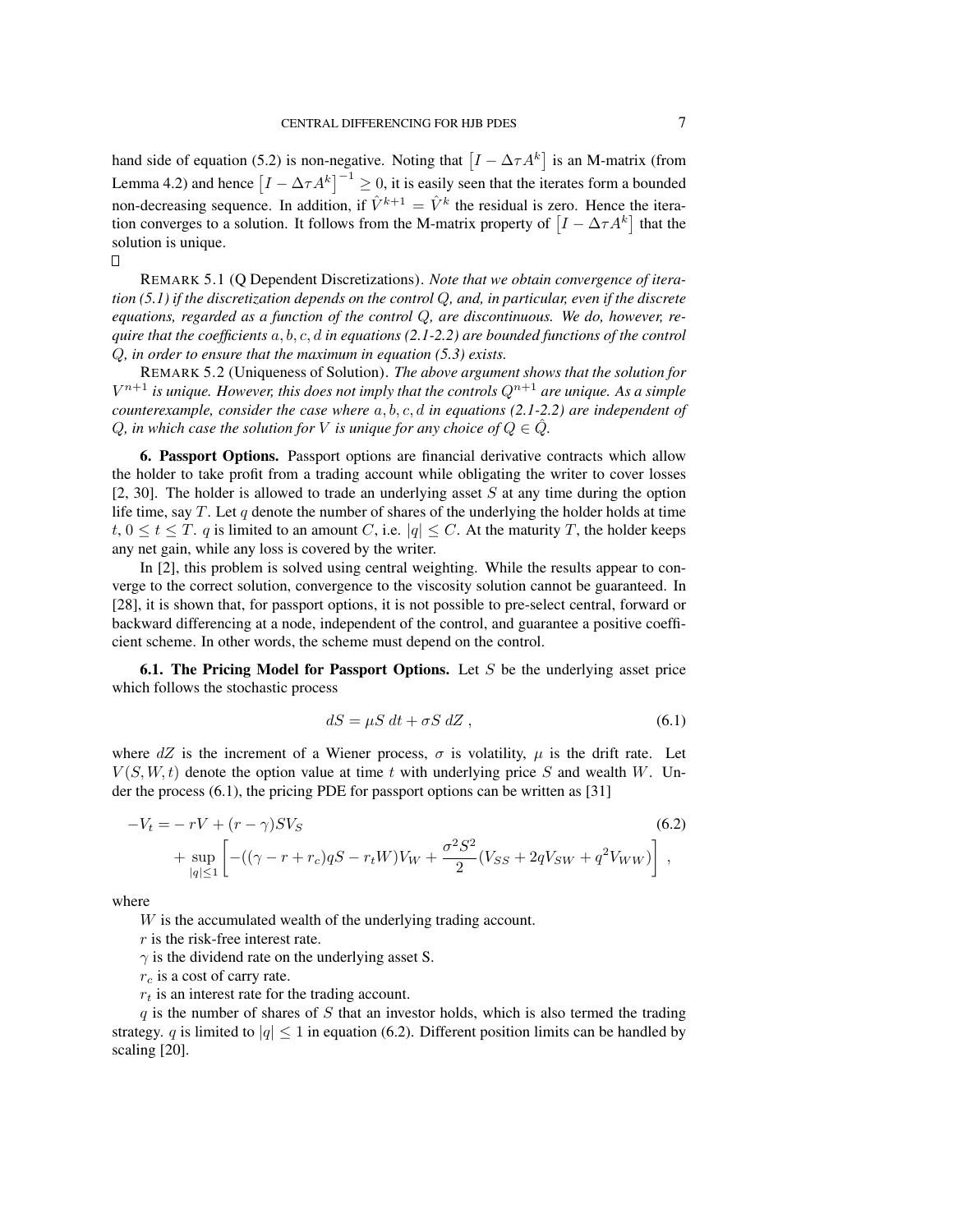## 8 J. WANG AND P. A. FORSYTH

We consider two types of payoff at  $t = T$ . The standard payoff is

$$
V(S, W, t = T) = \max(W, 0), \qquad (6.3)
$$

and the *asset or nothing* payoff [2]

$$
V(S, W, t = T) = \begin{cases} S & \text{if } W \ge 0 \\ 0 & \text{otherwise} \end{cases}
$$
 (6.4)

The above payoff can be generalized to specify a non-zero strike, but we assume the form (6.4) in this paper.

For both these payoffs, we can reduce the problem to solving for  $V(S, W, t) = S u(x, \tau)$ , where  $x = W/S$  and  $\tau = T-t$  [2], so that equation (6.2) can be reduced to a one-dimensional problem for u

$$
u_{\tau} = -\gamma u + \sup_{|q| \le 1} \left[ ((r - \gamma - r_c)q - (r - \gamma - r_t)x)u_x + \frac{\sigma^2}{2}(x - q)^2 u_{xx} \right], \quad (6.5)
$$

where  $x \in [-\infty, +\infty]$ . The standard payoff becomes

$$
u(x, \tau = 0) = \max(x, 0), \tag{6.6}
$$

with boundary conditions

$$
u(x \to -\infty, \tau) = 0 \ ; \ u(x \to \infty, \tau) = x \ , \tag{6.7}
$$

while the asset or nothing payoff is

$$
u(x, \tau = 0) = \begin{cases} 1 & \text{if } x \ge 0 \\ 0 & \text{otherwise} \end{cases}
$$
 (6.8)

with boundary conditions

$$
u(x \to -\infty, \tau) = 0 \; ; \; u(x \to \infty, \tau) = \exp(-\gamma \tau) \; . \tag{6.9}
$$

For computational purposes, we truncate the domain to  $x \in [x_{\min}, x_{\max}]$ , and apply the boundary conditions (6.7) and (6.9) at  $x_{\min}$ ,  $x_{\max}$ .

6.2. Discretization. Passport option valuation is a special case of the general HJB equation (2.2), if we note that in this case

$$
Q = (q), \ \hat{Q} = [-1, +1], \ a(x, \tau, Q) = \frac{\sigma^2}{2}(x - q)^2,
$$
  
\n
$$
b(x, \tau, Q) = (r - \gamma - r_c)q - (r - \gamma - r_t)x,
$$
  
\n
$$
c(x, \tau, Q) = \gamma, \ d(x, \tau, Q) = 0,
$$
\n(6.10)

where Q,  $\hat{Q}$ , a, b, c are defined in Section 2. Let the discrete approximation for  $u(x_i, \tau^n)$ be denoted by  $u_i^n$  with  $U^n = [u_0^n, u_1^n, ..., u_{imax}^n]'$ . Let  $\hat{U}^k$  be the  $\hat{k'}$ th estimate for  $U^n$ , then the local objective function which must be maximized in Algorithm 5.1 is

$$
[F(q)]_i = [A(Q)\hat{U}^k + D(Q)]_i
$$
\n
$$
= ((r - \gamma - r_c)q - (r - \gamma - r_t)x_i)[(\hat{u}^k)_x]_i + \frac{\sigma^2}{2}(x_i - q)^2 [(\hat{u}^k)_{xx}]_i,
$$
\n(6.11)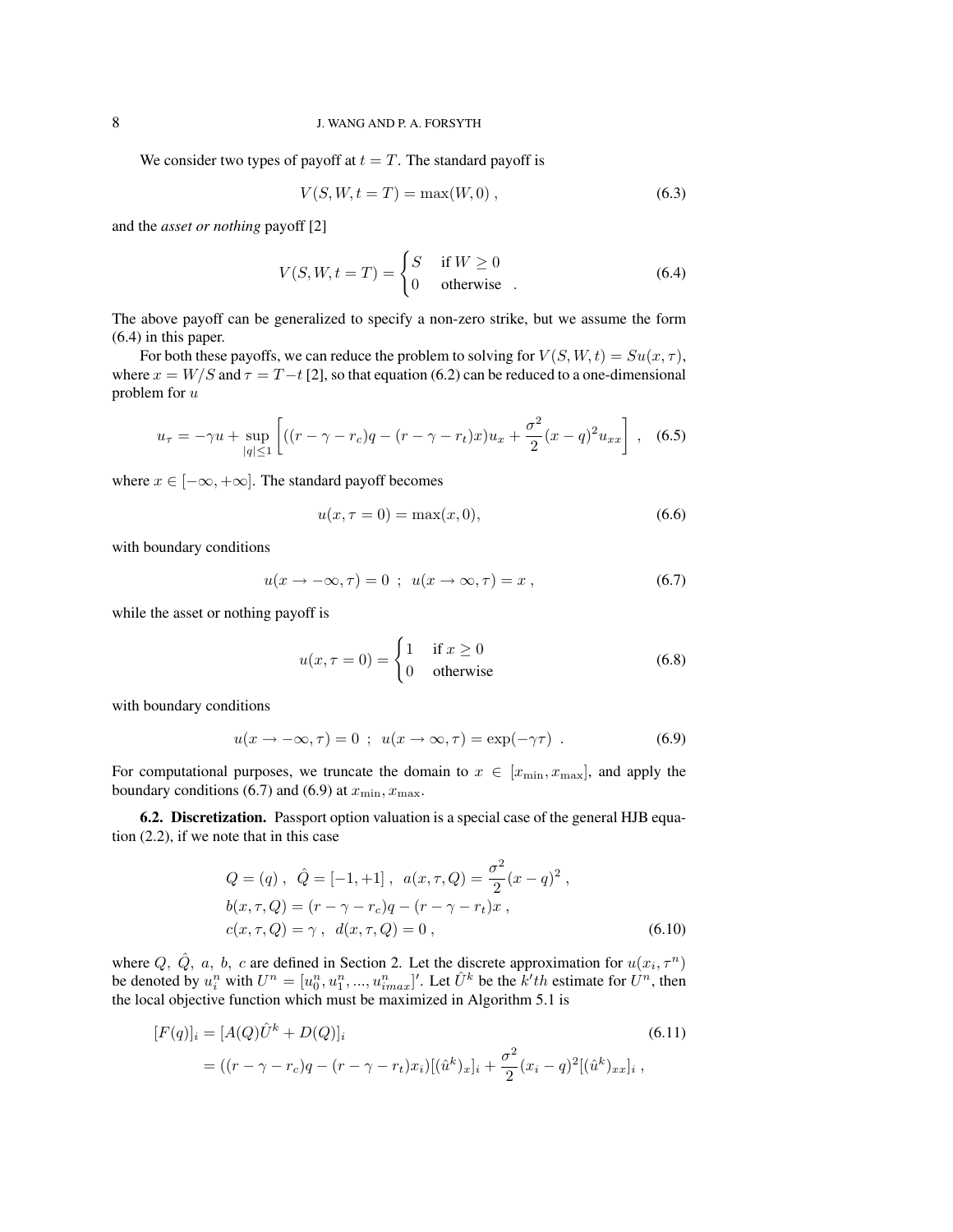where  $[\cdot]_i$  refers to the discrete form for  $[\cdot]$ . We need a positive coefficient scheme to solve the pricing PDE (6.5). Given node  $x = x_i$ , with current solution estimate  $\hat{U}^k$ , suppose the sets of q's, which give a positive coefficient scheme for central, forward and backward differencing respectively, are  $P_i^{cent}$ ,  $P_i^{fwd}$ ,  $P_i^{bwd}$ . Since central differencing is the most accurate, it should be used as much as possible. Consequently, given a  $q$ , if central differencing satisfies positive coefficient conditions, central differencing will be used for that  $q$ . In other words, the proper ranges of q for various differencings are  $Range_i^{cent} = P_i^{cent}$ ,  $Range_i^{fwd} =$  $P_i^{fwd} - (P_i^{cent} \cap P_i^{fwd})$  and  $Range_i^{bwd} = P_i^{bwd} - (P_i^{cent} \cap P_i^{bwd})$ . Note that

$$
Range_i^j \cap Range_i^k = \emptyset, \text{ where } j, k \in \{cent, bwd, fwd\} \text{ and } j \neq k
$$
  

$$
Range_i^{bwd} \cup Range_i^{fwd} \cup Range_i^{cent} = \hat{Q}, \qquad (6.12)
$$

so that  $[F(q)]_i$  is a well-defined function of q. For a given asset grid, and the option values at the current iteration, Algorithm 6.13 is used to determine the optimal control and to decide which differencing should be applied. For a given differencing method, the range of possible values of the control is divided into segments where the objective function is smooth. Standard methods are then used to determine the maximum within each segment. If an analytic form for the local objective function is not available, then an alternate approach is discussed in Section 7.4.



6.3. Discontinuity of The Objective Function. When we use central differencing as much as possible, the local objective function at each node is in general a discontinuous function of the control q. However, the proof of convergence of the iterative scheme for solution of the discretized algebraic equations (Theorem 5.2) does not require continuity of the local objective function. If forward/backward differencing are applied, the local objective function is continuous but not smooth. Figure 6.1 shows these features, for a given grid and solution values.

Note that Algorithm 6.13 requires maximization of the local objective function for each set of points where central, forward, or backward differencing is used. For example, as shown in Figure 6.1, central differencing can be used on two disjoint intervals of the control space. On each of the subintervals, the objective function is a smooth function of the control, hence we can use standard methods to maximize the objective function. Determination of the range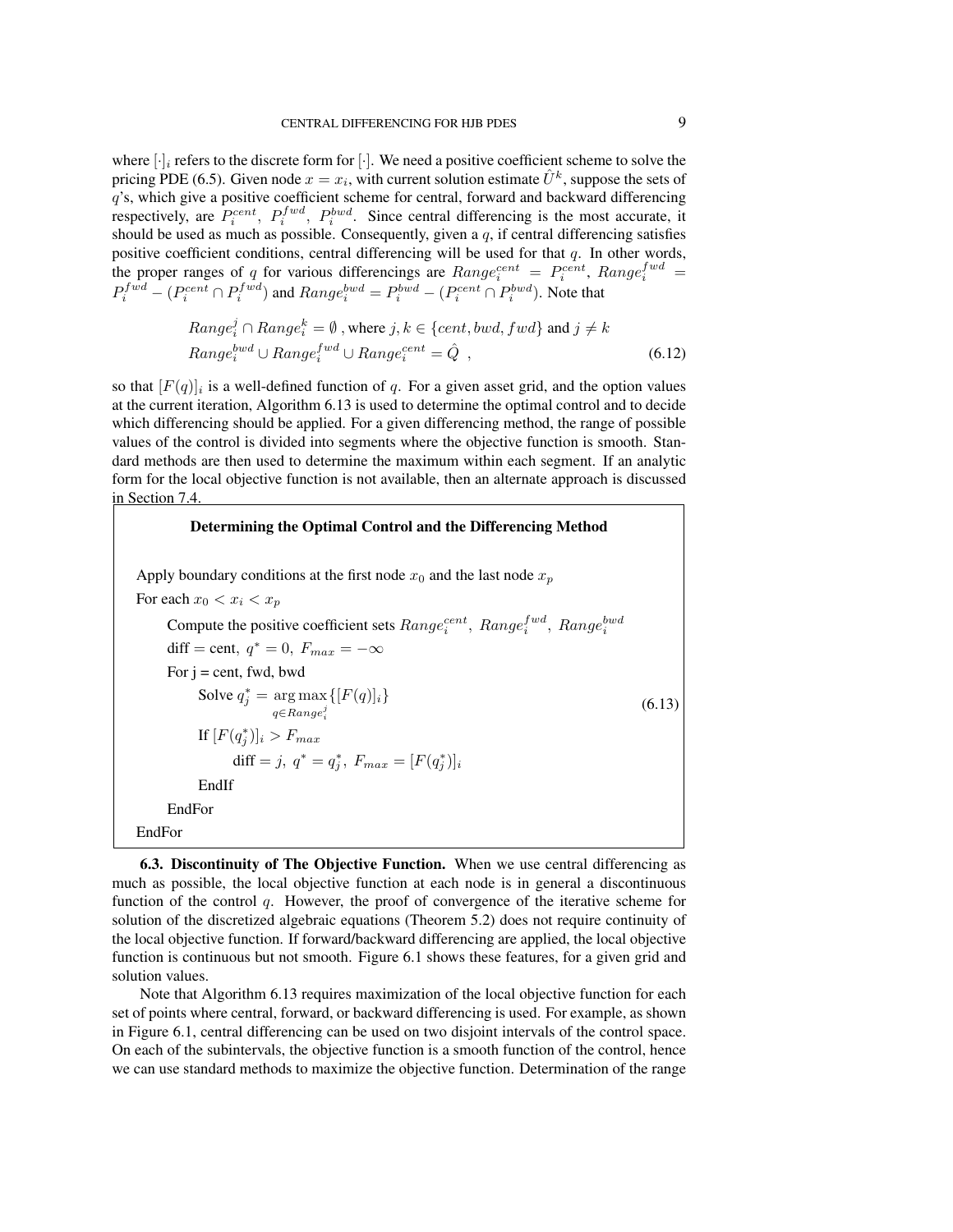of controls where central, forward and backward differencing gives rise to a positive coefficient method is generally only possible if we have an analytic expression for the objective function. If this is not available, we can discretize the control, and use a linear search to find the maximum as described in Section 7.4. This is, of course, much more computationally expensive compared to analytic maximization.



FIG. 6.1: *Local objective function* (6.11) for the Passport option at  $(x<sub>i</sub> = 0)$ . (a) using *central differencing as much as possible; (b) using forward/backward differencing only. Parameters:*  $r = 0.05$ ,  $\sigma = 0.03$ , dividend = 0.04,  $r_c = 0.07$ ,  $r_t = 0.03$ *. Nodes:*  $x_{i-1} =$  $-0.01, u_{i-1} = 0.173298; x_i = 0., u_i = 0.173888; x_{i+1} = 0.01, u_{i+1} = 0.174135.$ 

6.4. Numerical Results. In this section, we will examine the convergence as the grid and timesteps are refined for various differencing methods.

We use a convergence tolerance of  $10^{-7}$  in Algorithm 5.1, and we truncate the computational domain to  $[x_{\min}, x_{\max}] = [-3, 4]$ . Numerical experiments show that increasing the size of the computational domain does not affect solution values to six digits. The input parameters are given in Table 6.1.

Table 6.2 presents a convergence study, which also reports the actual initial option values, i.e.  $V = S_0 u(x = W_0/S_0, \tau = T)$ .

An unequally spaced grid in the  $x$  direction is used, and new fine grid nodes are added between each two coarse grid nodes at each level of refinement. In Table 6.2, *ratio* refers to the ratio of successive changes in the solution as the grid is refined by a factor of two, and the timestep sizes are reduced by a factor of four. Since fully implicit timestepping is used, this allows us to isolate the effect of the use of central weighting as much as possible, compared to forward/backward differencing only. Local second order convergence (in terms of  $x$  node spacing) would be consistent with a ratio of four, while first order convergence would be consistent with a ratio of two.

The payoff type is a call (convex payoff). As expected, quadratic convergence is obtained by using central differencing as much as possible, and first order convergence is obtained by using forward/backward differencing.

For a convex payoff, it is always optimal to choose  $q = -1$  or 1 [28]. But for a nonconvex payoff, q can be any value in  $[-1, 1]$ . Table 6.3 presents a convergence study using the parameters in Table 6.1, but the payoff type is an asset or nothing with strike  $K = 0$ , i.e. a non-convex payoff (this is a digital call in terms of  $u$ , see equation (6.8)). For the asset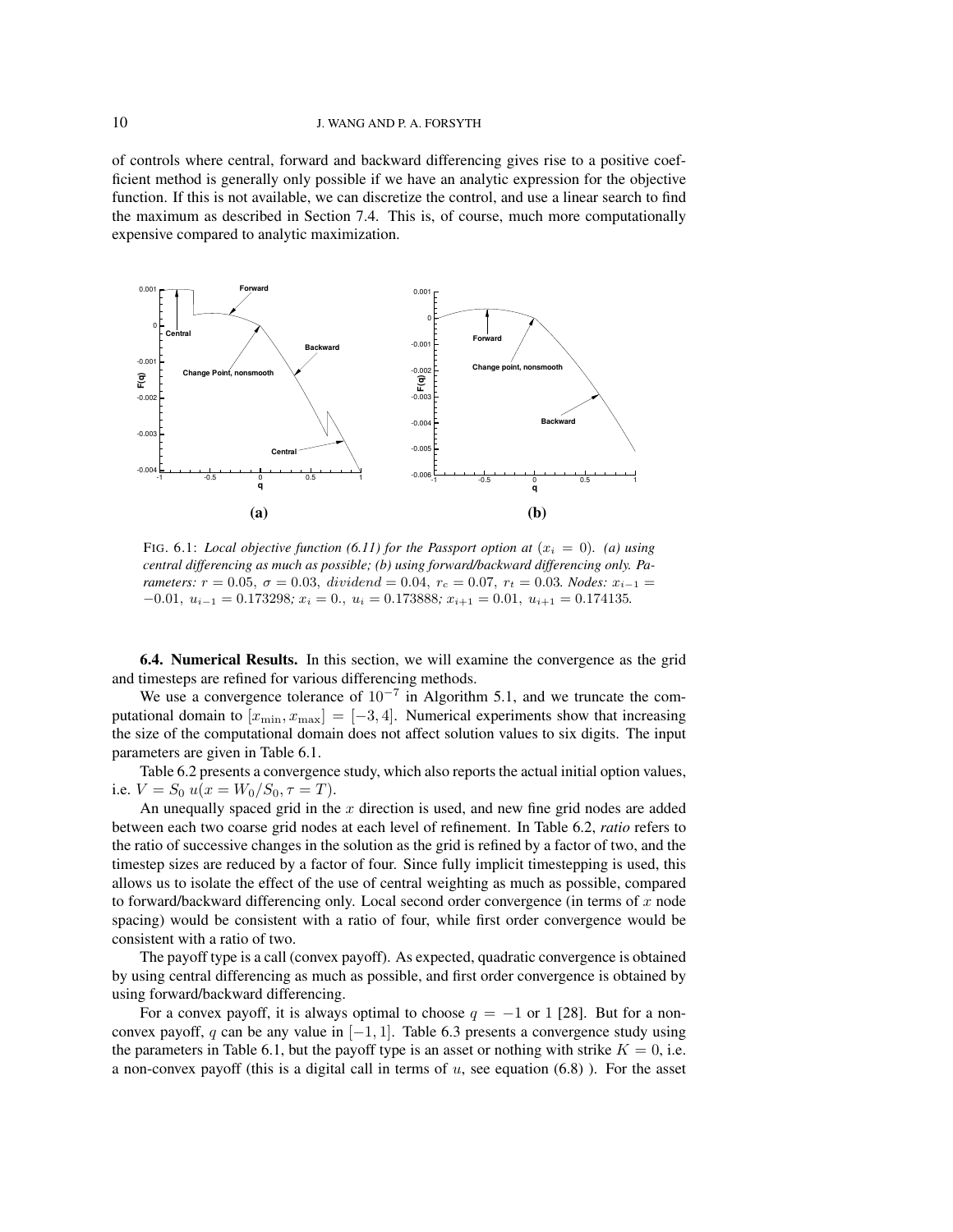| $\epsilon$ 0.1 r arameters for the convex payon, passport option. |                        |      |                    |       |  |  |
|-------------------------------------------------------------------|------------------------|------|--------------------|-------|--|--|
|                                                                   |                        | 0.08 |                    | 0.2   |  |  |
|                                                                   | dividend rate $\gamma$ | 0.03 | $r_c$              | 0.12  |  |  |
|                                                                   | $r_{t}$                | 0.05 |                    | \$100 |  |  |
|                                                                   | Payoff                 | Call | Strike             | \$10  |  |  |
|                                                                   | Initial Wealth         |      | Time to expiry $T$ | year  |  |  |
|                                                                   |                        |      | $S_0$              |       |  |  |

Table 6.1 Parameters for the convex payoff, passport option.

Table 6.2 Convergence study, passport option, convex payoff. Fully implicit timestepping is applied, using constant timesteps. On each refinement, new nodes are inserted between each coarse grid node, and the timestep is divided by four. Parameters are given in Table 6.1. Ratio is the ratio of successive changes in computed solution as the discretization parameters are reduced.

| <b>Nodes</b>                             | Timesteps | Nonlinear  | <b>CPU</b> Time                    | Option value | Ratio |
|------------------------------------------|-----------|------------|------------------------------------|--------------|-------|
|                                          |           | iterations | (Sec)                              |              |       |
| Central Differencing as much as possible |           |            |                                    |              |       |
| 133                                      | 100       | 223        | 0.05                               | 6.75321      |       |
| 265                                      | 400       | 847        | 0.46                               | 6.75951      |       |
| 529                                      | 1600      | 3237       | 3.51                               | 6.76110      | 3.962 |
| 1057                                     | 6400      | 12801      | 27.93                              | 6.76150      | 3.995 |
| 2113                                     | 25600     | 51201      | 217.53                             | 6.76160      | 3.980 |
|                                          |           |            | Forward/backward differencing only |              |       |
| 133                                      | 100       | 223        | 0.04                               | 6.79012      |       |
| 265                                      | 400       | 846        | 0.28                               | 6.77809      |       |
| 529                                      | 1600      | 3241       | 2.08                               | 6.77042      | 1.569 |
| 1057                                     | 6400      | 12801      | 16.53                              | 6.76617      | 1.803 |
| 2113                                     | 25600     | 51201      | 130.93                             | 6.76393      | 1.905 |

or nothing payoff, if  $W_0 \geq 0$ , the option value will be very high (close to the initial stock value) and insensitive to the grid refinement, so it is difficult to carry out convergence study. In this example, option values are reported at  $W_0 = -25$  (initial wealth is -\$25). When central differencing as much as possible is applied, the convergence rate is close to second order. First order convergence is obtained by using forward/backward differencing.

From the numerical results, we can conclude that generally we can obtain higher rates of convergence using central weighting as much as possible, compared to forward/backward differencing only. Of course, we cannot guarantee that this will always occur, but we can rarely obtain second order convergence using forward/backward differencing. In all our numerical experiments, we have never seen a case where central weighting as much as possible converges at a slower rate compared to forward/backward differencing only.

Note that in both these examples, forward/backward differencing only requires about 60% of the CPU time compared to central differencing as much as possible. This is simply because of the additional tests required to determine the ranges of possible central weighting in Algorithm 6.13.

Both Table 6.2 and Table 6.3 show that the number of nonlinear iterations per timestep is about two, indicating that Algorithm 5.1 converges rapidly, in spite of the discontinuous objective function that is maximized at each node.

7. Defined Contribution Pension Plan. The second example in this paper concerns an optimal dynamic asset allocation strategy for a defined contribution pension plan. A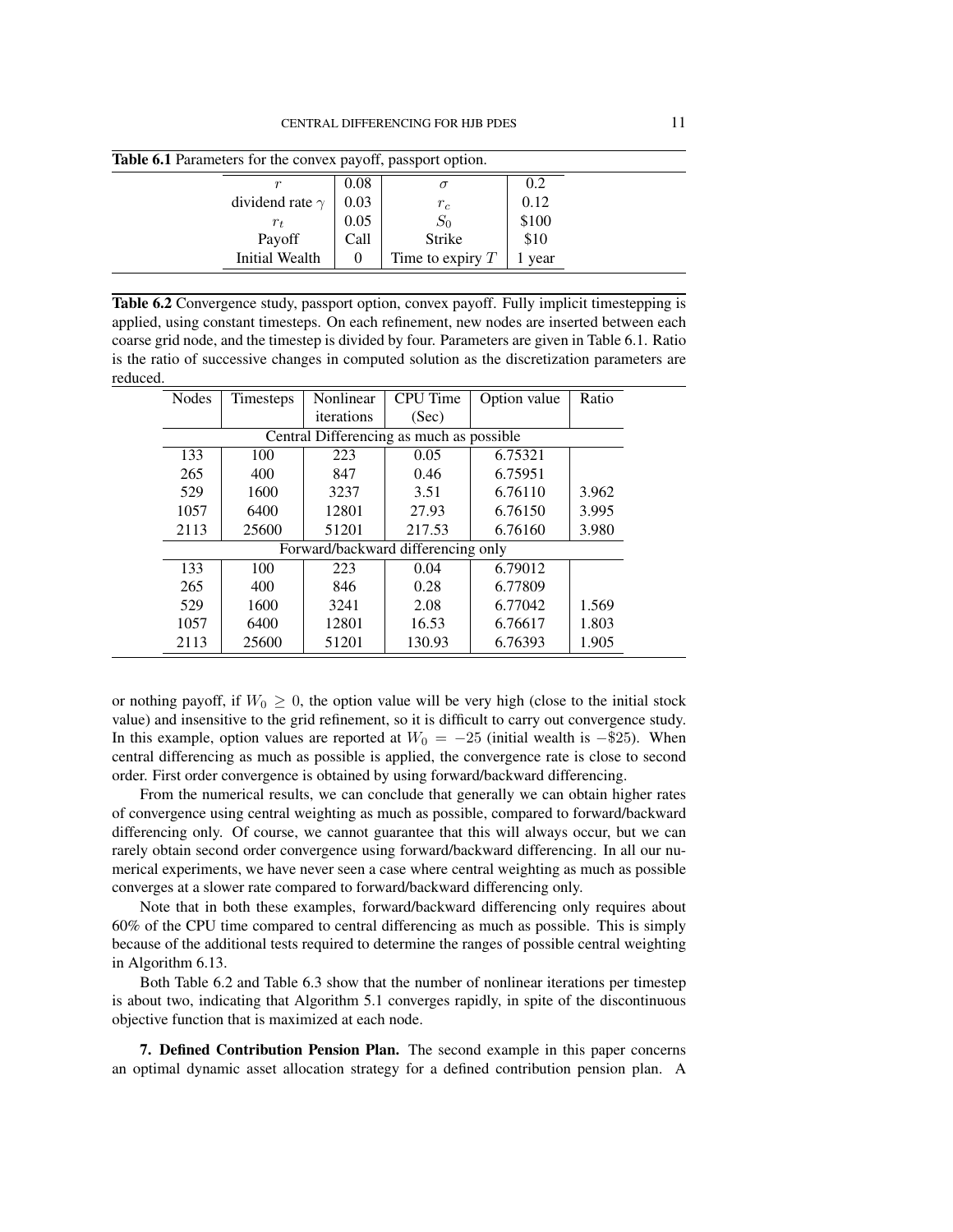Table 6.3 Convergence study, passport option, non-convex payoff. Fully implicit timestepping is applied, using constant timesteps. On each refinement, new nodes are inserted between each coarse grid node, and the timestep is divided by four. Parameters are given in Table 6.1 except that  $W_0 = -25$ ,  $K = 0$ , and the payoff is an asset or nothing. Ratio is the ratio of successive changes in computed solution as the discretization parameters are reduced.

| <b>Nodes</b>                                          | Timesteps | Nonlinear  | <b>CPU</b> Time                                 | Option value | Ratio  |
|-------------------------------------------------------|-----------|------------|-------------------------------------------------|--------------|--------|
|                                                       |           | iterations | (Sec)                                           |              |        |
| Central Differencing as much as possible, $W_0 = -25$ |           |            |                                                 |              |        |
| 133                                                   | 100       | 274        | 0.06                                            | 26.6543      |        |
| 265                                                   | 400       | 873        | 0.44                                            | 26.9001      |        |
| 529                                                   | 1600      | 3307       | 3.26                                            | 26.9650      | 3.786  |
| 1057                                                  | 6400      | 12900      | 25.46                                           | 26.9819      | 3.852  |
| 2113                                                  | 25600     | 51290      | 199.83                                          | 26.9865      | 3.695  |
|                                                       |           |            | Forward/backward differencing only, $W_0 = -25$ |              |        |
| 133                                                   | 100       | 274        | 0.04                                            | 27.2442      |        |
| 265                                                   | 400       | 873        | 0.27                                            | 27.1997      |        |
| 529                                                   | 1600      | 3308       | 1.95                                            | 27.1158      | 0.5306 |
| 1057                                                  | 6400      | 12917      | 15.28                                           | 27.0576      | 1.440  |
| 2113                                                  | 25600     | 51283      | 119.69                                          | 27.0244      | 1.753  |

traditional asset allocation strategy for a defined contribution pension plan is *deterministic lifestyling*. Initially, the contributions of the plan are invested entirely in equities. Beginning on a predetermined date, say  $N$  years prior to retirement, the contributions are switched into bonds at a rate of  $1/N$  per year. Then, all assets are invested in bonds by the date of retirement. Deterministic lifestyling can reduce the losses of the plan in case of a sudden fall in the stock market just before the date of retirement. This strategy is simple and widely used. However, obviously it is not the optimal strategy.

We will follow the approach given in [15] to find the optimal dynamic asset allocation strategy for a defined contribution pension plan. The objective of the strategy is to maximize the plan member's utility at retirement. It is assumed that the utility is a function of the plan member's wealth to yearly income ratio [15].

We give a brief derivation of the model equations, for details we refer the reader to [15].

7.1. Stochastic Model. Suppose there are two underlying assets in the pension plan: one is risk free (e.g. a government bond) and the other is risky (e.g. a stock market fund). The risky asset  $S$  follows the stochastic process

$$
dS = (r + \xi_1 \sigma_1) S dt + \sigma_1 S dZ_1 , \qquad (7.1)
$$

where  $dZ_1$  is the increment of a Wiener process,  $\sigma_1$  is volatility, r is the interest rate,  $\xi_1$  is the market price of risk. Suppose that the plan member continuously pays into the pension plan at a fraction  $\pi$  of her yearly salary Y, which follows the process

$$
dY = (r + \mu_Y)Y dt + \sigma_{Y_0} Y dZ_0 + \sigma_{Y_1} Y dZ_1 , \qquad (7.2)
$$

where  $\mu_Y$ ,  $\sigma_{Y_0}$  and  $\sigma_{Y_1}$  are constants, and  $dZ_0$  is another increment of a Wiener process, which is independent of  $dZ_1$ . Let  $W(t)$  denote the wealth accumulated in the pension plan, and let p denote the proportion of this wealth invested in the risky asset S, and let  $1-p$  denote the fraction of wealth invested in the risk-free asset. Then

$$
dW = (r + p\xi_1\sigma_1)W dt + p\sigma_1 W dZ_1 + \pi Y dt.
$$
\n
$$
(7.3)
$$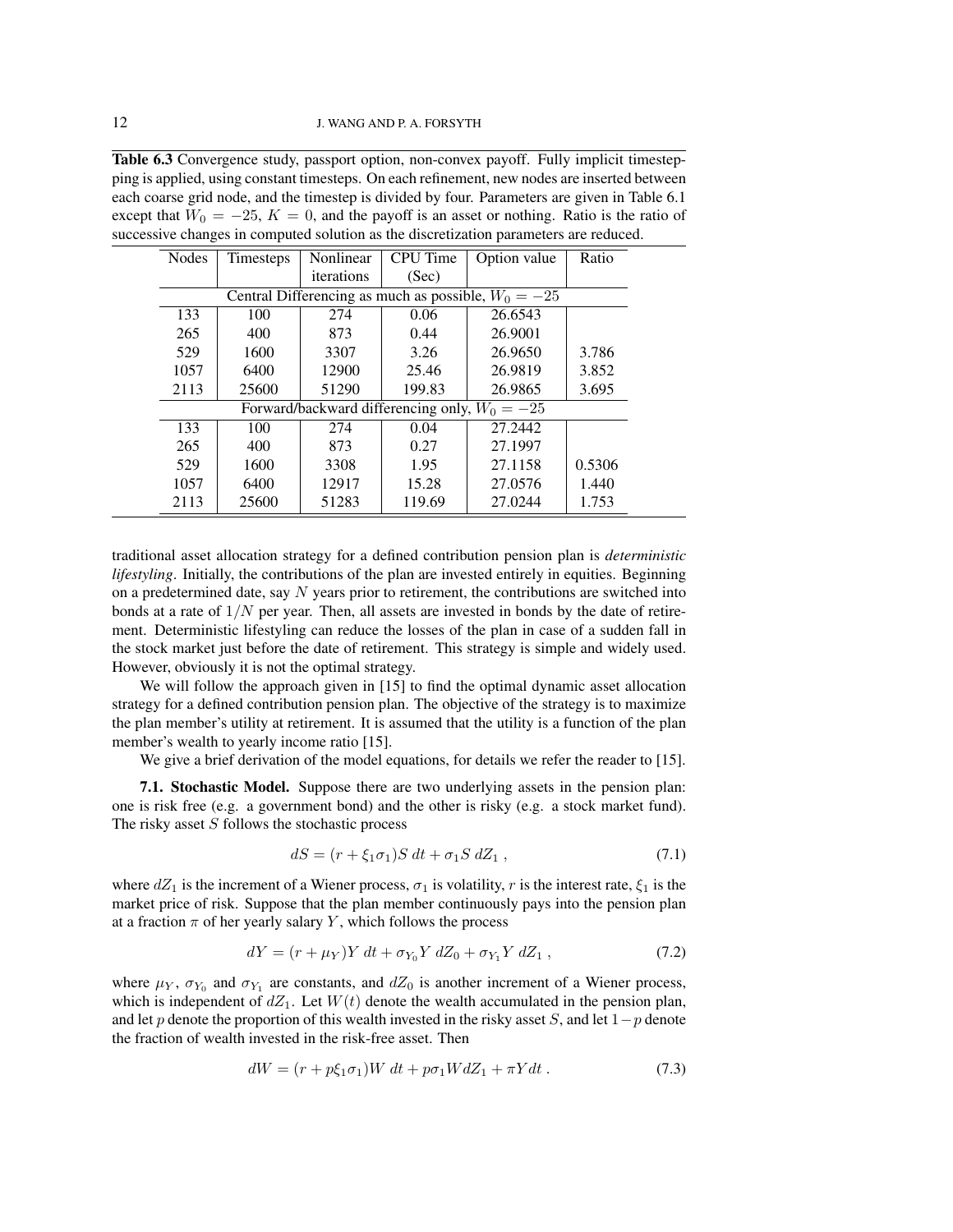Assume the plan member has a power utility function  $u(W(T), Y(T))$  at retirement time T, which is defined as a function of the wealth-income ratio,

$$
u(W(T), Y(T)) = \begin{cases} \frac{1}{\gamma} (\frac{W(T)}{Y(T)})^{\gamma} & \text{where } \gamma < 1 \text{ and } \gamma \neq 0\\ \log(\frac{W(T)}{Y(T)}) & \text{when } \gamma = 0 \,. \end{cases}
$$
(7.4)

Our goal is to find the optimal asset allocation strategy to maximize the expected terminal utility. Define a new state variable  $X(t) = W(t)/Y(t)$ , then by Ito's Lemma, we obtain

$$
dX = [\pi + X(-\mu_Y + p\sigma_1(\xi_1 - \sigma_{Y_1}) + \sigma_{Y_0}^2 + \sigma_{Y_1}^2)]dt
$$
  
-
$$
\sigma_{Y_0} X dZ_0 + X(p\sigma_1 - \sigma_{Y_1}) dZ_1.
$$
 (7.5)

Let  $J(t, x, p) = E[u(X_p(T))|X(t) = x]$ , where  $X(t)$  is the path of X given the asset allocation strategy  $p = p(t, x)$ , and  $E[\cdot]$  is the expectation operator. We define

$$
V(x,\tau) = \sup_{p \in \hat{P}} E[u(X_p(T))|X(T-\tau) = x] = \sup_{p \in \hat{P}} J(T-\tau, x, p).
$$
 (7.6)

where  $\hat{P}$  is the set of all admissible asset allocation strategies, and  $\tau = T - t$ . Then  $V(x, \tau)$ satisfies the HJB equation

$$
V_{\tau} = \sup_{p \in \hat{P}} \{ \mu_X^p V_x + \frac{1}{2} (\sigma_X^p)^2 V_{xx} \} ; \quad x \in [0, \infty] ,
$$
 (7.7)

with terminal condition

$$
V(x, \tau = 0) = \begin{cases} \gamma^{-1} x^{\gamma} & \text{where } \gamma < 1 \text{ and } \gamma \neq 0\\ \log(x) & \text{when } \gamma = 0 \end{cases}
$$
 (7.8)

and where

$$
\mu_X^p = \pi + x(-\mu_Y + p\sigma_1(\xi_1 - \sigma_{Y_1}) + \sigma_{Y_0}^2 + \sigma_{Y_1}^2)
$$
  

$$
(\sigma_X^p)^2 = x^2(\sigma_{Y_0}^2 + (p\sigma_1 - \sigma_{Y_1})^2).
$$
 (7.9)

with boundary conditions

 $\overline{(}$ 

$$
V_{\tau}(x = 0, \tau) = \pi V_x \; ; \; V(x \to \infty, \tau) = 0 \; . \tag{7.10}
$$

For computational purposes, we truncate the domain to  $[0, x_{\text{max}}]$ , and impose the boundary conditions (7.10) on this finite domain. In order to ensure that Assumption 2.1 holds, we define the range of controls to be

$$
\hat{P} = [0, p_{\text{max}}] \tag{7.11}
$$

Note that in the original problem in [15],  $\hat{P} = [0, \infty]$ . A value of  $p > 1$  indicates that the holder borrows to invest in risky assets. As a practical matter, it is unlikely that anyone could borrow an unlimited amount relative to her wealth to invest in risky assets. We will choose  $p_{\text{max}}$  sufficiently large so that the computed solution is insensitive to  $p_{\text{max}}$ .

The terminal condition (7.4) is undefined for  $x = 0$ , if, for example,  $\gamma < 0$ . We adopt the simple expedient of replacing condition (7.4) by

$$
V(x, \tau = 0) = \begin{cases} \frac{1}{\gamma} \max(x, \epsilon)^{\gamma} & \text{if } \gamma < 0\\ \frac{1}{\gamma} \log(\max(x, \epsilon)) & \text{if } \gamma = 0 \end{cases}
$$
 (7.12)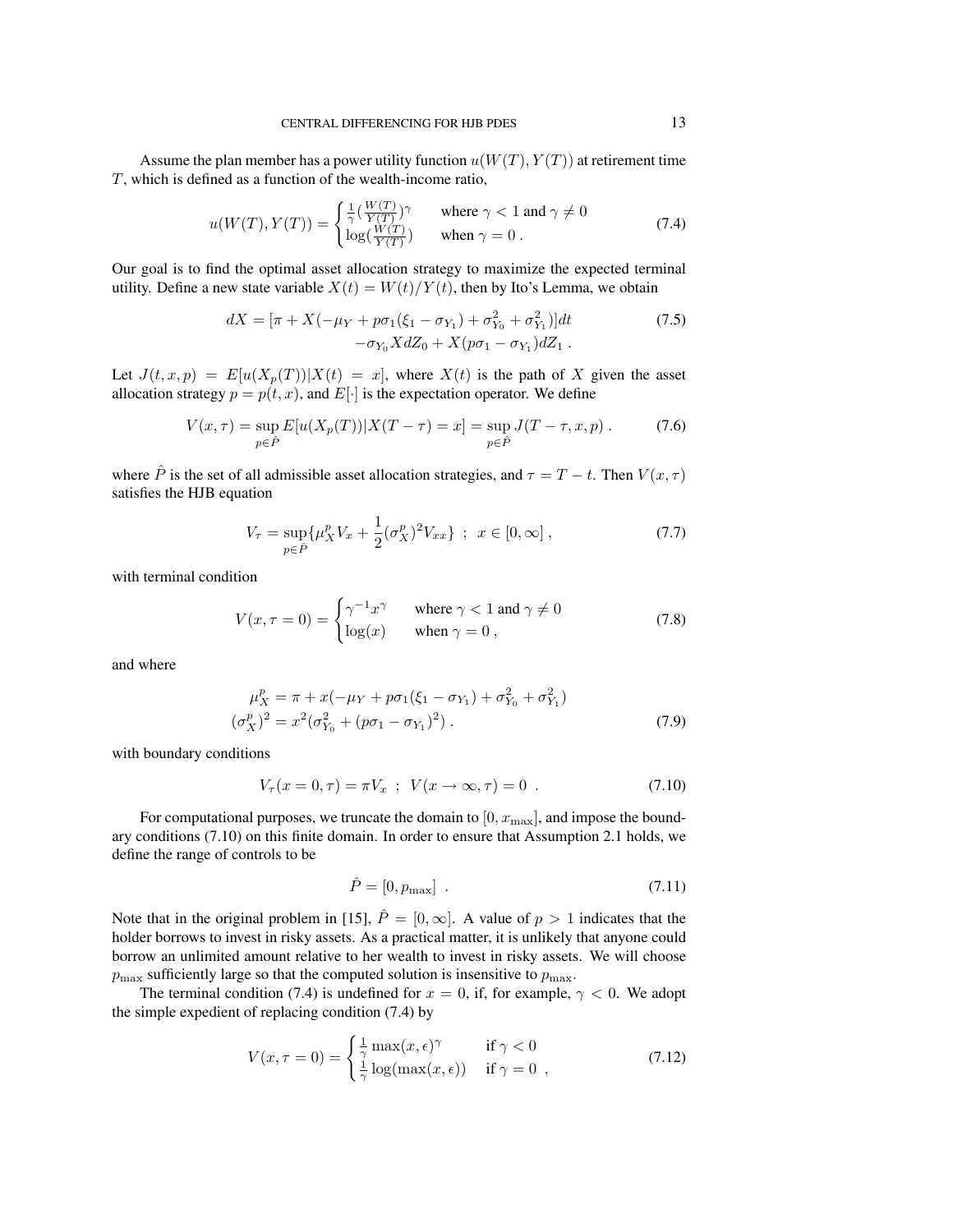Table 7.1 Computational parameters, pension plan. Convergence tolerance used in Algorithm 5.1.  $\epsilon$  is used to adjust the terminal condition (7.12).  $p_{\text{max}}$  is the maximum value of the equity proportion (7.11).  $x_{\text{max}}$  is the maximum x value in the finite computational domain.

|  |  | $\cdots$ |                       |           |
|--|--|----------|-----------------------|-----------|
|  |  |          | Convergence Tolerance | $10^{-7}$ |
|  |  |          |                       | $10^{-3}$ |
|  |  |          | $p_{\rm max}$         | 200       |
|  |  |          | $x_{\max}$            | 80        |
|  |  |          |                       |           |

where  $\epsilon > 0, \epsilon \ll 1$ . We choose  $\epsilon$  sufficently small so that the computed results are insensitive to this value. Table 7.1 shows the computational parameters used in our numerical tests.

Note that the HJB equation (7.7) becomes independent of p at  $x = 0$ . This nonuniqueness of  $p$  does not affect the solution value  $u$ . It will be understood in the following that if we refer to a value of, say,  $(p x)$  at  $x = 0$ , then we are really referring to

$$
\lim_{x \to 0} (p \, x) \tag{7.13}
$$

7.2. Discretization. The pension plan asset allocation model is a special case, of the general HJB equation (2.2), if we make the identification

$$
Q = (p), \ \hat{Q} = [0, p_{\text{max}}], \ a(x, \tau, Q) = \frac{1}{2} (\sigma_X^p)^2 ,
$$
  

$$
b(x, \tau, Q) = \mu_X^p, \ c(x, \tau, Q) = 0, \ d((x, \tau, Q) = 0, \tag{7.14}
$$

where  $Q$ ,  $a$ ,  $b$ ,  $c$  are defined in equation (2.2). Given node  $x = x_i$ , with specified solution estimate  $\hat{V}^k = [\hat{v}_0^k, ..., \hat{v}_{imax}^k]'$ , the objective function which is maximized at each node in Algorithm 5.1 is

$$
[F(q)]_i = [A(Q)\hat{V}^k + D(Q)]_i
$$
  
=  $[\mu_X^p]_i [(\hat{v}^k)_x]_i + \frac{1}{2} ([\sigma_X^p]_i)^2 [(\hat{v}^k)_{xx}]_i ,$  (7.15)

where  $\hat{V}^k$  is the vector containing the current estimate of the discrete solution values. Similar to the passport option case, if we want to apply central differencing as much as possible, Algorithm 6.13 is used to decide which differencing scheme is used (which depends on Q).

7.3. Numerical Results. Given parameters in Table 7.2, Table 7.3 shows the numerical results. Recall that as we refine the grid, by inserting a fine grid node between two coarse grid nodes, we reduce the timestep size by four. Since fully implicit timestepping is used (which guarantees a monotone scheme), then the ratio of successive changes in the solution, as the grid is refined, should be four for quadratic convergence, and two for linear convergence. As expected, Table 7.3 shows that quadratic convergence is obtained by using central differencing as much as possible, and first order convergence is obtained by using forward/backward differencing. As for the passport option case, convergence of Algorithm 5.1 is rapid.

Numerical tests with the parameters in Table 7.1, indicated that increasing the truncated domain size  $x_{\text{max}}$ , increasing the maximum value of the control  $p_{\text{max}}$ , and decreasing the convergence tolerance and  $\epsilon$ , resulted in no change to the results in Table 7.3 to six figures.

In the passport option case, particularly with a convex payoff, numerical experiments indicate that using central differencing only does converge to the viscosity solution [2, 28]. However, this cannot be guaranteed. In contrast, in the pension plan case, the numerical scheme does not appear to converge at all using central differencing only. In this respect, the pension plan problem appears to be more challenging than passport option valuation.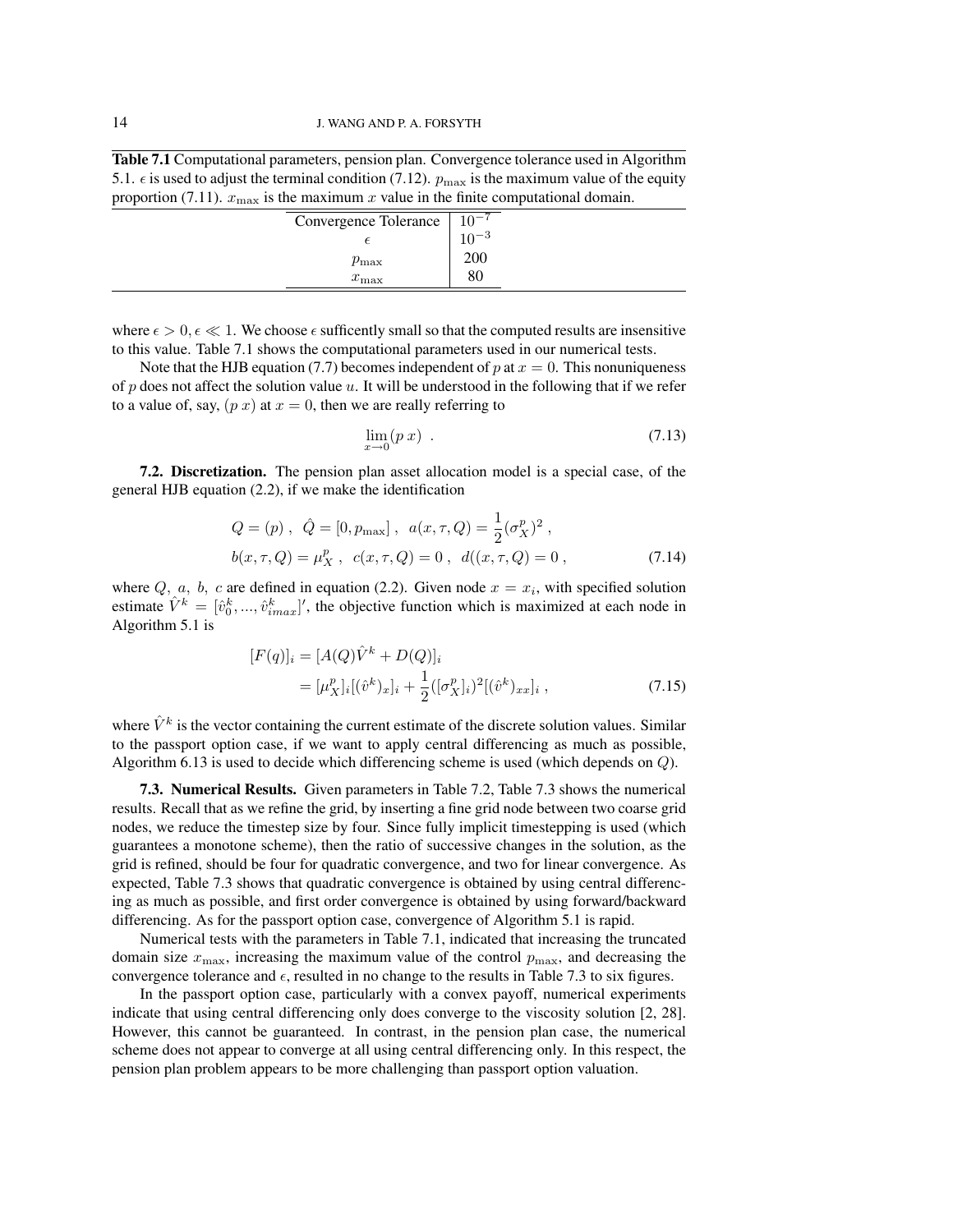Table 7.2 Parameters used in the pension plan examples. The time units in this problem are years, so that the ratio of wealth to salary  $x$  has the units of years.

| $\mu_y$       | $\Omega$ . | 2ع            | 0.2  |
|---------------|------------|---------------|------|
| $\sigma_1$    | 0.2        | $\sigma_{Y1}$ | 0.05 |
| $\sigma_{Y0}$ | 0.05       | $\pi$         | 0.1  |
|               | 20 years   |               |      |
|               |            |               |      |

Table 7.3 Convergence study, pension plan example. Fully implicit timestepping is applied, using constant timesteps. On each refinement, new fine grid nodes are inserted between each coarse grid node, and the timestep size is reduced by four. Parameters are given in Table 7.2. The utility values are given at  $x = 1$  and  $x = 0$ . Ratio is the ratio of successive changes in computed solution as the discretization parameters are reduced.

| <b>Nodes</b>                                      | Timesteps | Nonlinear  | CPU Time                                    | Utility                                           | Ratio |  |  |
|---------------------------------------------------|-----------|------------|---------------------------------------------|---------------------------------------------------|-------|--|--|
|                                                   |           | iterations | (Sec)                                       |                                                   |       |  |  |
| Central Differencing as much as possible, $x = 0$ |           |            |                                             |                                                   |       |  |  |
| 87                                                | 160       | 331        | 0.04                                        | $-4.06482 \times 10^{-3}$                         |       |  |  |
| 173                                               | 640       | 1280       | 0.36                                        | $-3.65131 \times 10^{-3}$                         |       |  |  |
| 345                                               | 2560      | 5120       | 2.75                                        | $-3.58063 \times 10^{-3}$                         | 5.851 |  |  |
| 689                                               | 10240     | 20480      | 21.31                                       | $-3.56354 \times 10^{-3}$                         | 4.134 |  |  |
| 1377                                              | 40960     | 81920      | 168.07                                      | $-3.55922 \times 10^{-3}$                         | 3.961 |  |  |
|                                                   |           |            | Forward/backward differencing only, $x = 0$ |                                                   |       |  |  |
| $\overline{87}$                                   | 160       | 399        | 0.03                                        | $-6.73472 \times 10^{-3}$                         |       |  |  |
| 173                                               | 640       | 1296       | 0.22                                        | $-4.68055 \times 10^{-3}$                         |       |  |  |
| 345                                               | 2560      | 5135       | 1.68                                        | $-4.04828 \times 10^{-3}$                         | 3.249 |  |  |
| 689                                               | 10240     | 20480      | 13.06                                       | $-3.79150 \times 10^{-3}$                         | 2.462 |  |  |
| 1377                                              | 40960     | 81920      | 103.09                                      | $-3.67543 \times 10^{-3}$                         | 2.213 |  |  |
|                                                   |           |            |                                             | Central differencing as much as possible, $x = 1$ |       |  |  |
| 87                                                | 160       | 331        | 0.04                                        | $-4.68742 \times 10^{-4}$                         |       |  |  |
| 173                                               | 640       | 1280       | 0.36                                        | $-4.31528 \times 10^{-4}$                         |       |  |  |
| 345                                               | 2560      | 5120       | 2.75                                        | $-4.26814 \times 10^{-4}$                         | 7.894 |  |  |
| 689                                               | 10240     | 20480      | 21.31                                       | $-4.25611 \times 10^{-4}$                         | 3.921 |  |  |
| 1377                                              | 40960     | 81920      | 168.07                                      | $-4.25305 \times 10^{-4}$                         | 3.920 |  |  |
|                                                   |           |            | Forward/backward differencing only, $x = 1$ |                                                   |       |  |  |
| 87                                                | 160       | 399        | 0.03                                        | $-7.14415 \times 10^{-4}$                         |       |  |  |
| 173                                               | 640       | 1296       | 0.22                                        | $-5.55931 \times 10^{-4}$                         |       |  |  |
| 345                                               | 2560      | 5135       | 1.68                                        | $-4.87660 \times 10^{-4}$                         | 2.321 |  |  |
| 689                                               | 10240     | 20480      | 13.06                                       | $-4.55786 \times 10^{-4}$                         | 2.142 |  |  |
| 1377                                              | 40960     | 81920      | 103.09                                      | $-4.40348 \times 10^{-4}$                         | 2.064 |  |  |

Given Parameters in Table 7.2, Figure 7.1 shows the expected terminal utility at  $t = 0$ and the corresponding optimal asset allocation strategy  $p$  as a function of the salary to wealth x ratio. Note that as  $x \to 0$ , the proportion invested in the risky asset becomes very large. However, as noted in [15], the amount actually invested in the risky asset  $(p x)$ , tends to zero as  $x \to 0$ . This is clearly illustrated Figure 7.1 (d). The results in Figure 7.1 (d) are similar to the results in [15].

7.4. Discretization of the Control. In some cases, if the form of the HJB equation is complex, then it may be difficult to implement Algorithm 6.13. In this case, a simpler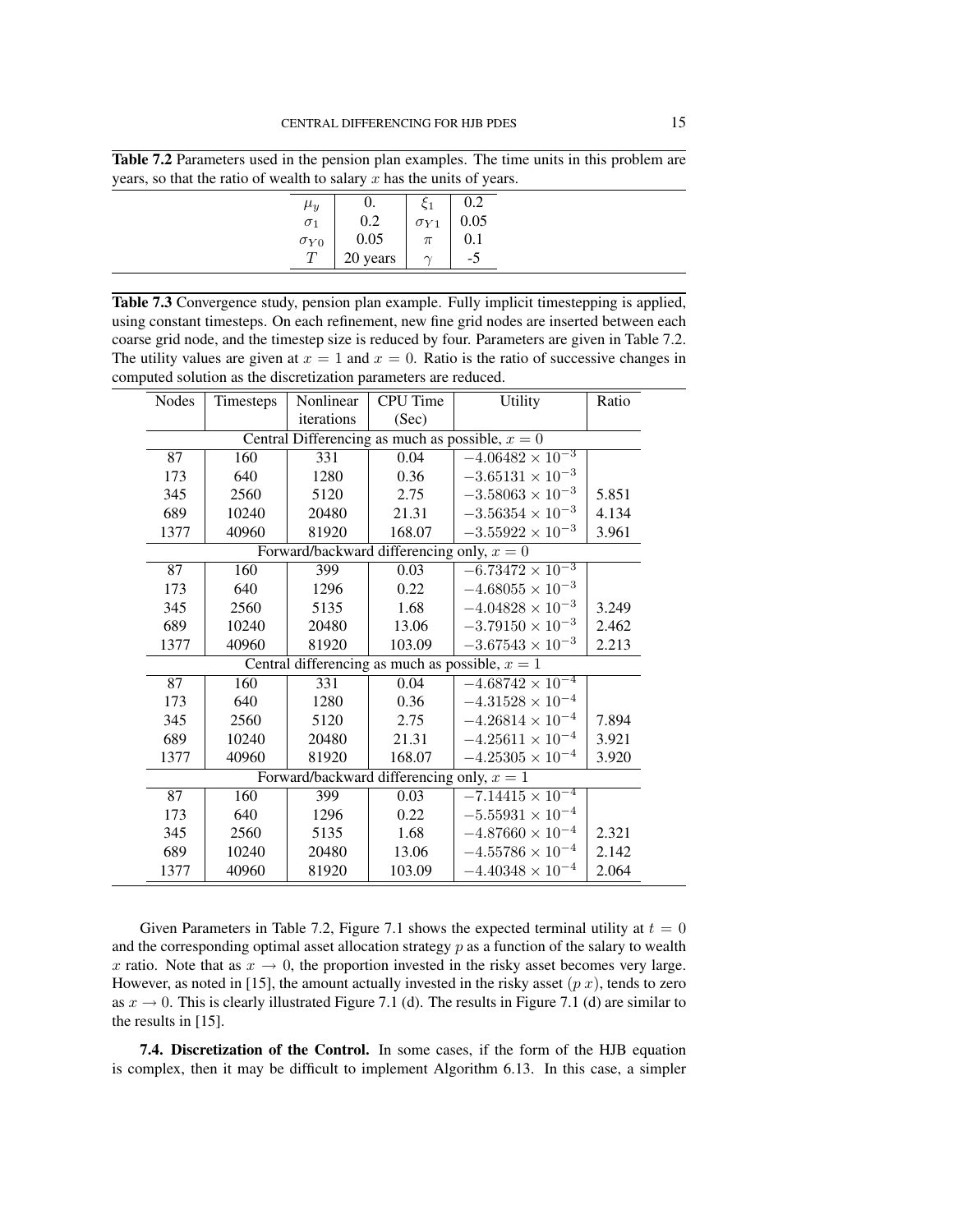

FIG. 7.1: *Utility and optimal asset allocation strategy at*  $t = 0$ *, pension plan example. Parameters are given in Table 7.2. (a) Expected terminal utility; (b) Optimal asset allocation strategy; (c) Optimal equity amount* (p x)*; (d) Magnified graph of figure (c).*

approach is desirable. Suppose there is one control  $q$  at each node, and we discretize the possible control values as described in Section 4.1. From Lemma 4.3, we have that a scheme using discrete controls will converge to the viscosity solution of the original HJB equation. To determine the optimal control at each node, as required in Algorithm 5.1, then we simply perform a linear search of the discrete control values. For a given  $q$ , we use central weighting if this results in a positive coefficient method, otherwise, forward/backward differencing is used.

Note that since we cannot assume that the objective function is a continuous function of the control, linear search is the only way to find the optimal value of  $q$ . This method has the obvious advantage that it is very easy to implement, especially in the case where central differencing is used as much as possible.

The numerical results obtained using this method for the pension plan problem are given in Table 7.4. The results are very close to the results reported in Table 7.3. Of course, this method requires much more CPU time compared to Algorithm 6.13. This is simply due to the comparatively crude method used to find the optimal control at each grid node.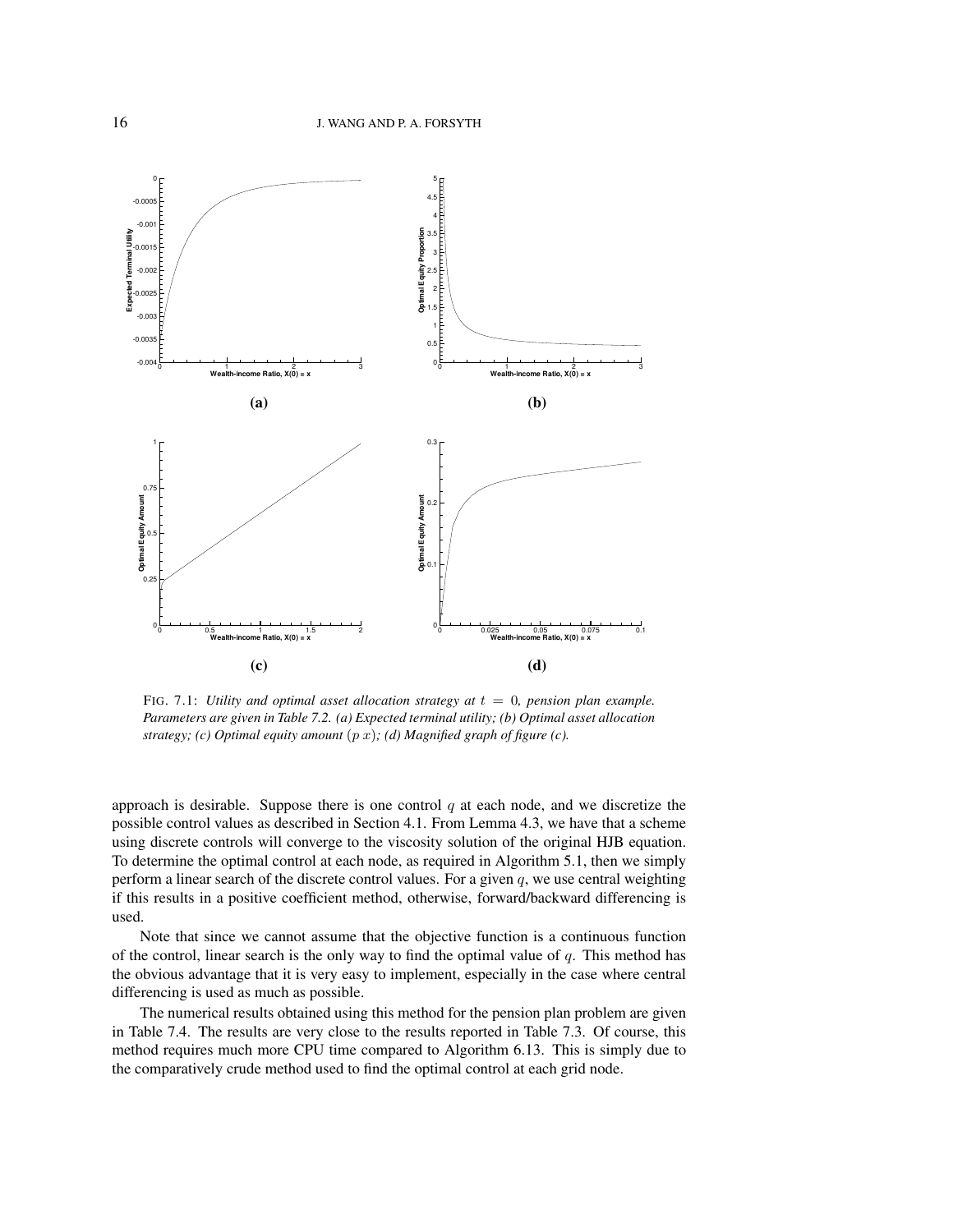In an effort to do better than linear search, we experimented with various approximate methods for finding the optimal control (assuming a discrete set of controls). Seemingly reasonable methods based on smooth approximations to the objective function were very unreliable, and Algorithm 5.1 typically failed to converge. This is simply because the smooth approximation may not maximize the local objective function, and hence the argument used to prove the convergence of the iteration (Theorem 5.2) breaks down.

Table 7.4 Convergence study, pension plan example, discretized control. x–nodes refers to the number of nodes in the x grid.  $p$ −nodes refers to the number of nodes in the discretization of the range of control values. Fully implicit timestepping is used with constant timesteps. On each refinement, new fine grid nodes are inserted between each coarse grid node, and the timestep is reduced by four. Central differencing is used as much as possible. Ratio is the ratio of successive changes in computed solution as the discretization parameters are reduced. Problem data given in Table 7.2.

| x-Nodes | p-Nodes | Timesteps | Nonlinear  | <b>CPU</b> | Utility                   | Ratio |
|---------|---------|-----------|------------|------------|---------------------------|-------|
|         |         |           | iterations | (Sec)      |                           |       |
|         |         |           | $x=0$      |            |                           |       |
| 173     | 113     | 640       | 1317       | 1.9        | $-3.65307 \times 10^{-3}$ |       |
| 345     | 225     | 2560      | 5146       | 29.4       | $-3.58083 \times 10^{-3}$ |       |
| 689     | 449     | 10240     | 20511      | 457        | $-3.56358 \times 10^{-3}$ | 4.187 |
| 1377    | 897     | 40961     | 82016      | 7240       | $-3.55923 \times 10^{-3}$ | 3.965 |
|         |         |           | $x = 1.0$  |            |                           |       |
| 173     | 113     | 640       | 1317       | 1.9        | $-4.31662 \times 10^{-4}$ |       |
| 345     | 225     | 2560      | 5146       | 29.4       | $-4.26845 \times 10^{-4}$ |       |
| 689     | 449     | 10240     | 20511      | 457        | $-4.25619 \times 10^{-4}$ | 3.929 |
| 1377    | 897     | 40961     | 82016      | 7240       | $-4.25306 \times 10^{-4}$ | 3.916 |

8. Conclusions. Many financial models result in nonlinear HJB PDEs. Classical solutions to these PDEs do not usually exist. In order to ensure convergence to the viscosity solution, monotone difference methods must be used. The standard approach simply uses forward/backward differencing to ensure monotonicity. Clearly, this method suffers from low accuracy.

However, in many financial applications, it is often the case that central differencing can be used at many nodes. This possibility seems to have been ignored in previous work. In this paper, we use central differencing as much as possible. When we use central differencing as much as possible, the local objective function at each node is a discontinuous function of the control. However, the proof of convergence of the iterative scheme for solution of the fully implicit discretized algebraic equations does not require continuity of the local objective function. Hence convergence of the iterative algorithm for solving the nonlinear discretized equations is guaranteed.

We have reported numerical experiments for pricing passport options and optimal asset allocation for defined contribution pension plans. In all cases, use of central differencing as much as possible converges at a higher rate than use of forward/backward differencing only. We have seen this same effect in many numerical experiments. Use of central differencing as much as possible is never worse (in terms of convergence rate) and almost always superior to forward/backward differencing only. Note that these higher rates cannot be guaranteed, but convergence to the viscosity solution is guaranteed.

However, use of central differencing as much as possible is more costly than simply using forward/backward differencing. This is due to the fact that the possible discontinuity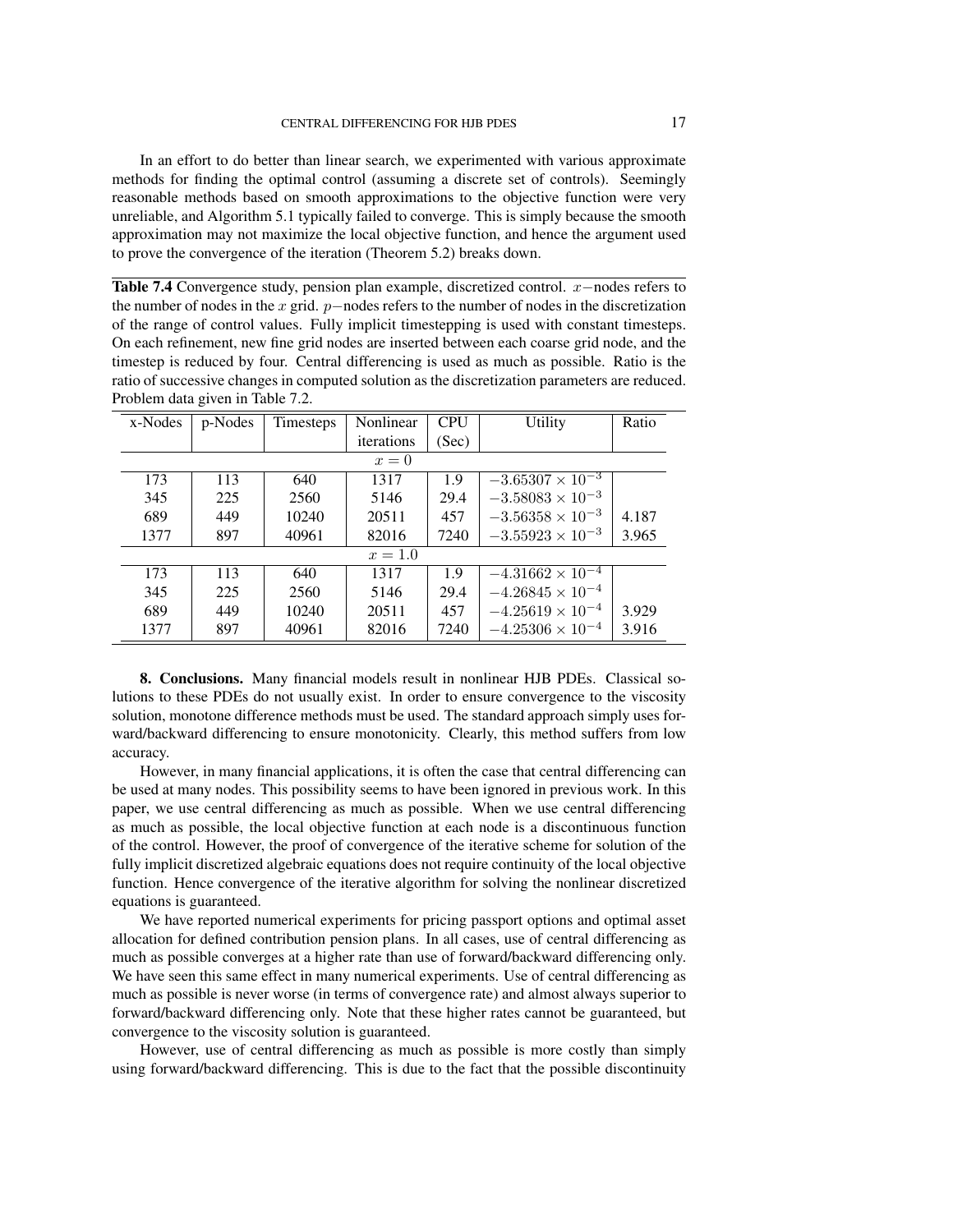## 18 J. WANG AND P. A. FORSYTH

points of the objective function must be identified, so that standard methods can be used to maximize the objective function on intervals where the objective function is smooth. This also adds somewhat to implementation complexity.

In cases where it is not possible to analytically maximize the objective function, a very straightforward approach is to discretize the control, and to maximize the objective function using a linear search. This method is very easy to implement, and is also guaranteed to converge to the viscosity solution, but this technique is much more computationally expensive. In these cases, it is clearly advantageous to use central differencing as much as possible, so that higher rates of convergence may compensate for the increased computational cost.

Appendix A. Discrete Equation Coefficients. Let  $Q_i^n$  denote the vector of optimal controls at node  $i$ , time level  $n$  and set

$$
a_i^{n+1} = a(S_i, \tau^n, Q_i^n), \ b_i^{n+1} = b(S_i, \tau^n, Q_i^n), \ c_i^{n+1} = c(S_i, \tau^n, Q_i^n). \tag{A.1}
$$

Then, we can use central, forward or backward differencing at any node.

Central Differencing:

$$
\alpha_{i,central}^{n} = \left[ \frac{2a_i^n}{(S_i - S_{i-1})(S_{i+1} - S_{i-1})} - \frac{b_i^n}{S_{i+1} - S_{i-1}} \right]
$$
  

$$
\beta_{i,central}^{n} = \left[ \frac{2a_i^n}{(S_{i+1} - S_i)(S_{i+1} - S_{i-1})} + \frac{b_i^n}{S_{i+1} - S_{i-1}} \right].
$$
 (A.2)

Forward/backward Differencing:  $(b_i^n > 0, b_i^n < 0)$ 

$$
\alpha_{i,forward/backward}^{n} = \left[ \frac{2a_i^{n}}{(S_i - S_{i-1})(S_{i+1} - S_{i-1})} + \max(0, \frac{-b_i^{n}}{S_i - S_{i-1}}) \right]
$$
  

$$
\beta_{i,forward/backward}^{n} = \left[ \frac{2a_i^{n}}{(S_{i+1} - S_i)(S_{i+1} - S_{i-1})} + \max(0, \frac{b_i^{n}}{S_{i+1} - S_i}) \right].
$$
 (A.3)

#### REFERENCES

- [1] A. L. AMADORI, *Nonlinear integro-differential evolution problems arising in option pricing: A viscosity solution approach*, Journal of Differential and Inegral Equations, 16 (2003), pp. 787–811.
- [2] L. ANDERSEN, J. ANDREASEN, AND R. BROTHERTON-RATCLIFFE, *The passport option*, Journal of Computational Finance, 1 (1998), pp. 15–36.
- [3] M. AVELLANEDA, A. LEVY, AND A. PARÁS, *Pricing and hedging derivative securities in markets with uncertain volatilities*, Applied Mathematical Finance, 2 (1995), pp. 73–88.
- [4] G. BARLES, *Convergence of numerical schemes for degenerate parabolic equations arising in finance*, in Numerical Methods in Finance, L. C. G. Rogers and D. Talay, eds., Cambridge University Press, Cambridge, 1997, pp. 1–21.
- [5] G. BARLES AND J. BURDEAU, *The Dirichlet problem for semilinear second-order degenerate elliptic equations and applications to stochastic exit time control problems*, Communications in Partial Differential Equations, 20 (1995), pp. 129–178.
- [6] G. BARLES, C. DAHER, AND M. ROMANO, *Convergence of numerical shemes for parabolic eqations arising in finance theory*, Mathematical Models and Methods in Applied Sciences, 5 (1995), pp. 125–143.
- [7] G. BARLES AND E. JAKOBSEN, *Error bounds for monotone approximation schemes for parabolic Hamilton-Jacobi-Bellman equations*. Working Paper, Norwegian Univesity of Science and Technology, 2005.
- [8] G. BARLES AND E. ROUY, *A strong comparison result for the Bellman equation arising in stochastic exit time control problems and applications*, Communications in Partial Differential Equations, 23 (1998), pp. 1945–2033.
- [9] , *A strong comparison result for the Bellman equation arising in stochastic exit time control problems and its applications*, Communications in Partial Differential Equations, 23 (1998), pp. 1945–2033.